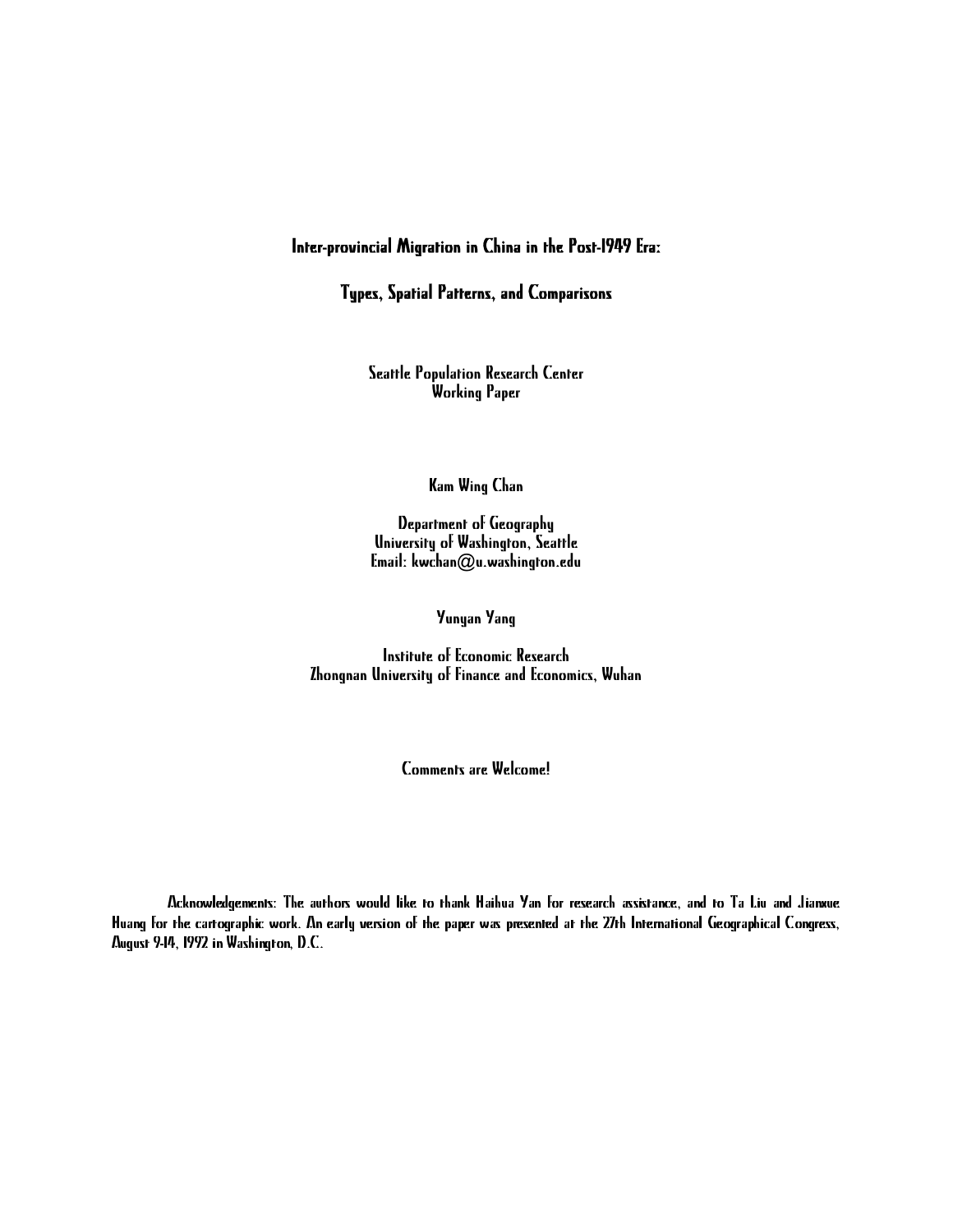# **Introduction**

 Historical experience has shown that migration is an important integral process of development of a modern economy and society. While the significant rise in population mobility in the post-Mao China has spurred a flurry of studies, our knowledge of internal migration in the PRC in the pre-1980 era remains sketchy. Current attention of Western scholarship on China has mostly focused on the post-Mao era. Studies of the pre-reform era are largely limited to rural-urban migration at the aggregate national level, rustication movements based mainly on journalistic accounts of selected locales, or only officially sanctioned migrations (Chan 1988; Bernstein 1977; Ma 1987; Cheng 1991). This has restricted our understanding of the long-term change of the Chinese population and its distribution. At the same time, not too surprisingly, as migration is arguably the most complex demographic variable (Skeldon 1990), existing studies of Chinese migration, as with the study of urbanization, is plagued by problems related to definitional and boundary complexities.<sup>1</sup>

This paper focuses primarily on inter-provincial migration (IPM), i.e. migration between provincial-level administrative units (hereafter referred to as "provinces") in the PRC (or mainland China). IPM, in the context of China, can be assumed to be long-distance population flows. The current attention in China to "mingong chao" (waves of rural labor exodus), especially crossprovince rural outflows, underlies the special significance of long-distance population movements. Though IPM contributes, as expected, to only a small portion of all migration, IPM is far more important than within-province migration in redistributing population and in redressing regional disparities. Owing to the long distances involved, IPM is also more clearly and easily distinguishable because frequent commuting, the differentiation of which from genuine "migration" is often problematic in studying short-distance moves, is not an option for most inter-provincial (IP) migrants. It is, however, feasible to have yearly, if not monthly, long-distance "circulations". In the post-1949 era, long-distance migration is predominantly employment driven, whether initiated by the government or by individuals. IPM thus can be seen as the adjustments of population (labor and families) to the changes in the regional economies. Long-distance migration tends to be more lasting and, therefore, have greater impacts, because it is costly to initiate. And once initiated, it is

<sup>&</sup>lt;sup>1</sup> Some of the major problems are reviewed in Yang and Chan (1993), Chan (1994a; 1996a).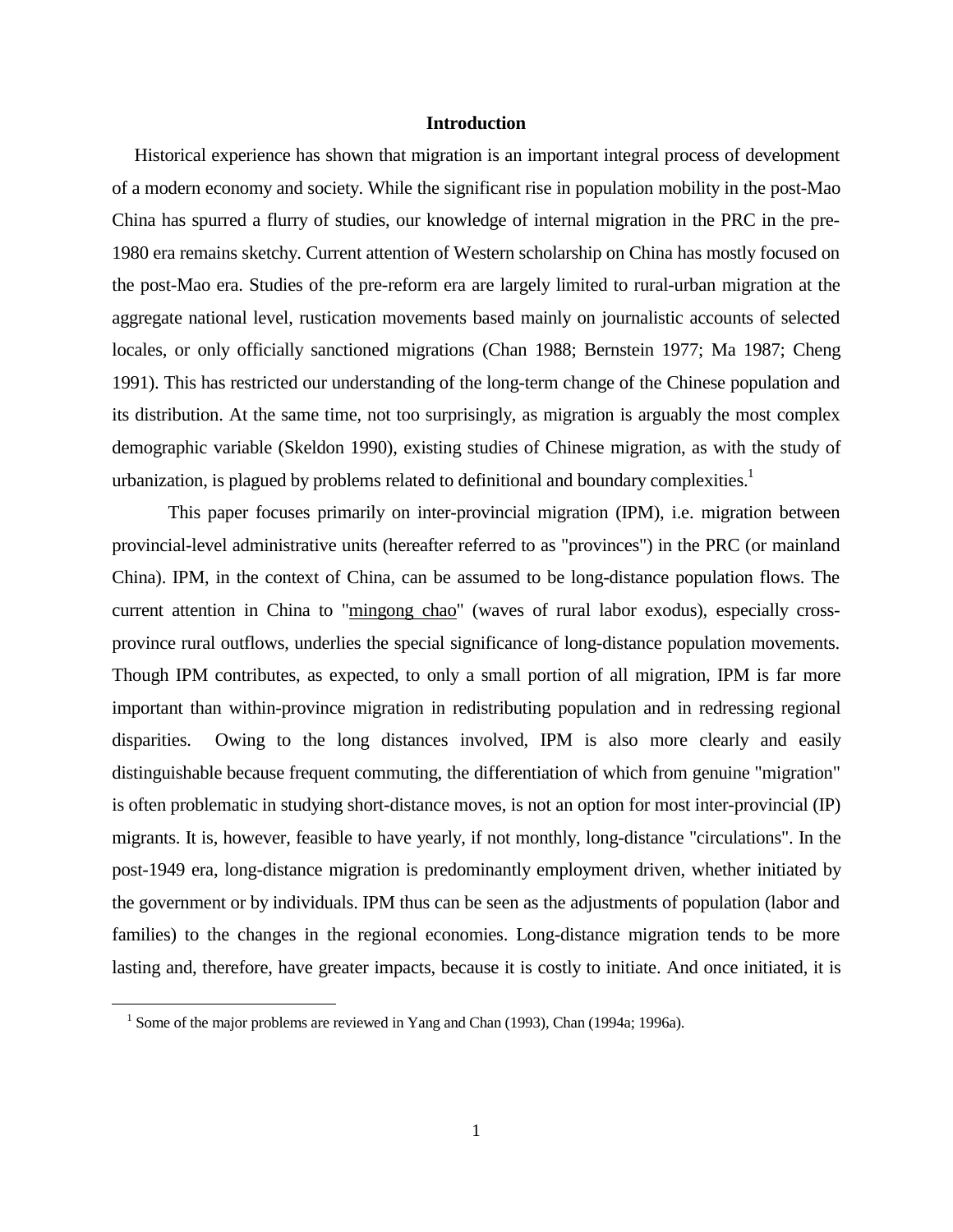likely as costly to reverse. Long distance moves are expensive not only because of the transportation costs, but also because, as Zelinsky (1971) has noted, they strain or rupture previous social bonds. While IPM is often used as one indicator of societal mobility -- rising as society modernizes (in peaceful time) -- it should be emphasized that high rates of IPM could also the outcomes of serious social and economic dislocations, as in times of famines and wars.

The main objective of this paper is to document the spatial, and, to a less extent, temporal patterns of IPM in the last 40-plus years. The tasks appear to be deceptively simple, but as there are no nationwide migration statistics pertaining to the pre-1982 era, establishing any quantitative basis becomes a not-so-simple job, to be further complicated by all the familiar problems that come with studying migration (see Long 1988). Our project here involves first generating a set of IPM estimates for the pre-1982 period. As will be made clear in the next section, the existing pre-1982 "official" migration statistics have serious problems and undercount significantly the actual flows. The estimates are then used to produce a series of tables and maps showing net migration or flows in different times. Our research on IPM points to two different situations in the reform and prereform eras. Taking into account migratory patterns observed elsewhere, we make some broad generalizations about the two different migration regimes in the post-1949 period and hypothesize their underlying factors. This paper hopes to contribute to a better understanding and theorization of Chinese migration through a study of regional population change over a long period of time.

# **Definitions and Types of Migrants**

 It is imperative to define terms precisely as definition of most Chinese migration (and many other) statistics do not adhere to international practice, and to set up classification of migration flows that are meaningful in the more "unique" Chinese context. Migration represents moves with an intention to establish (relatively) permanent residences in the destination place. Statistically, this is often defined by the length of stay (say, 6 months or 1 year in the destination place). Migration is thus different from "circulation" and commuting and other forms of temporary movements. In other words, sojourners, commuters and other short-term migrants are excluded from the migration counts although some short-term migrants may change their intents and later become "permanent" migrants/residents. As will be made clear below, a substantial portion of what is often referred to in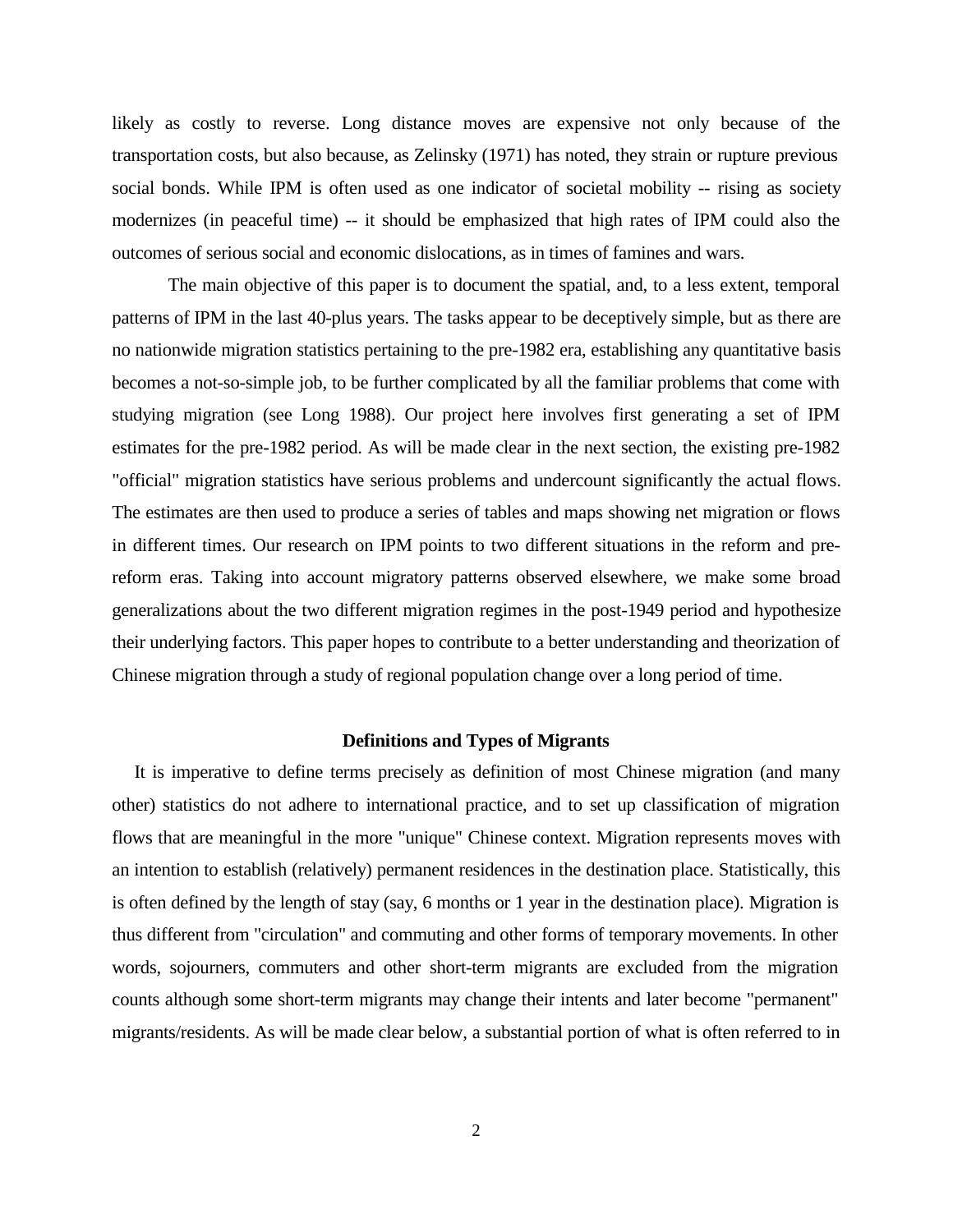the Chinese literature as "temporary" or "floating" population is in fact not really temporary population as we commonly understand it. Though many researchers continue to use the term "temporary migration" to describe those moves, they in fact should be counted as permanent migrants.

An informative categorization scheme of migration requires taking into consideration explicitly the impact of the state intervention in the Chinese context. While China has adopted an central planning system for its economy, not everything is -- in fact, not everything could be - planned by the government. This is also true of population. Existing literature has differentiated "planned" migration from "unplanned" one, "free" flows from "forced" ones, and so on. However, most of these categorizations are neither totally satisfactory nor adequate for our analysis. Following the framework used in Gu (1991), Chan (1994b), Yang (1994) and especially Chan (1996a), this paper uses a scheme that references migrants to their local household registration (hukou) status. The hukou system is a very powerful mechanism that used to determine where one could live and work and still heavily shapes where one can live and work today (Mallee 1988; Cheng and Selden 1994). Because of the paramount importance of the hukou, population flows in China are most useful for analytical purpose classified along this hukou line:

(a) migration with local residency rights (hereafter, hukou migration); (b) migration without hukou (non-hukou migration); and (c) short-term movements (visiting, circulation, and commuting).

In the PRC, officially, only hukou migration is considered as qianyi ("migration"); the rest is merely renkou liudong (population movements or "floating"). The latter, therefore, is called liudong renkou ("floating population") in the PRC. The term implies an expected temporariness; the transients are not supposed to (and legally should not) stay in the destination permanently (and that is why they are termed as "temporary" migrants by some observers). They are not the de jure residents, but many of them stay for years. Hukou migration, on the other hand, is met with statesupplied resources and, in the socialist parlance, the "within-plan" migration (jihua qianyi). These two types of migration not only reflect the differing degree of government intervention in the migration process, but also underlie the different opportunities and constraints one face in the migration process (see Christiansen 1990; Chan 1994b; Solinger 1995).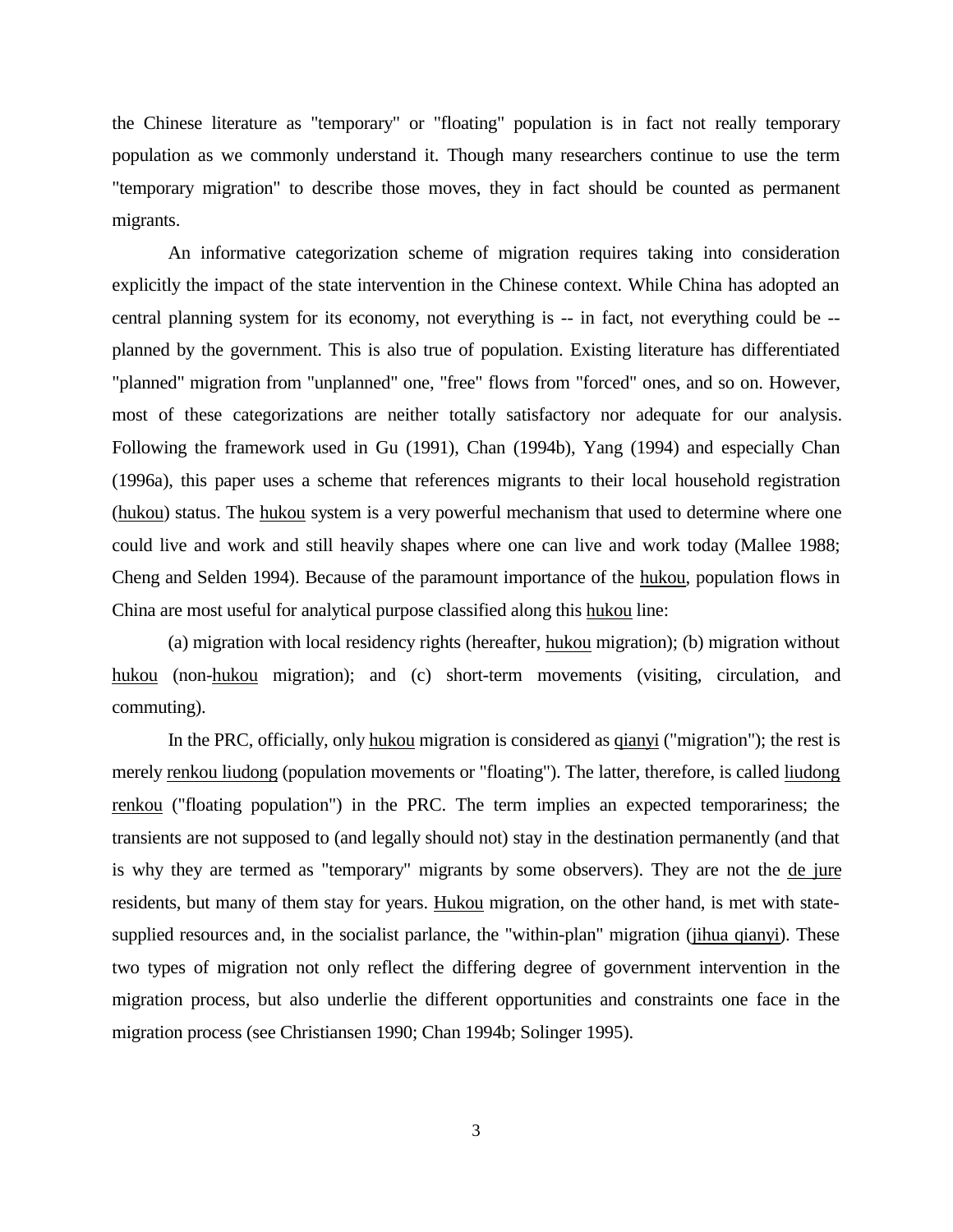In China hukou migration is primarily driven by employment, especially in the pre-reform era. This would include direct labor migration and its derivatives (see below). The labor migration is mostly initiated by the state in accordance with national and regional economic and laborforce plans. Under socialist planning, the labor or production aspect of human beings is emphasized. In an extreme case, people are treated merely as one of the inputs of production and is subject to the disposal of the planner. In practice, however, not all hukou labor migration is totally coercive: in most cases, there is some degree of concurrence of wishes between the individual and the state. The important feature of hukou migration to note is that there is a heavy and direct state involvement in the migration decision: the state not only initiates the move but also determines the destination and identifies the prospective migrant. The derivative migrants include those moving for work training (including higher education), family members of work migrants, and retirees (usually return to their home provinces). Some of these are initiated by the state; many, by the individuals. In any case, a large portion of it is regulated by government's population plans of various kinds. Truly coercive flows are those associated with political campaigns. Purges such as the Anti-rightist Movements and those in the Cultural Revolution in the past produced millions of "rightists", "antirevolutionaries" and "capitalist roaders", whom were often banished to land afar in the border or in the mountain provinces, forming major inter-provincial flows. Hukou migration in China since 1949 involved predominantly urban residents because they (as "non-agricultural" population) belong to the state sector and is subject to the direct control of the government (see Chan and Tsui 1992).

 While the heavy involvement of the state in the various aspects of the society and the stringency of migration controls, especially under Mao, is well known, it is a mistaken view to presume that the volume of "free" migration, even in the Maoist era, was minuscule or insignificant.<sup>2</sup> Non-hukou migrants are China's "free" movers, people who move on their own initiatives, sometimes in defiance of the state's laws and objectives, but more often, tolerated by the state. Non-hukou migrants are the "ziliu renkou" (self-flowing population) outside state (economic) plans. In the eyes

<sup>&</sup>lt;sup>2</sup> One may note that the freedom to migrate was written as a freedom of the citizen in the first Constitution promulgated in 1954 (Constitution of the PRC, 1954). This provision has not appeared in the Constitution since its 1975 version.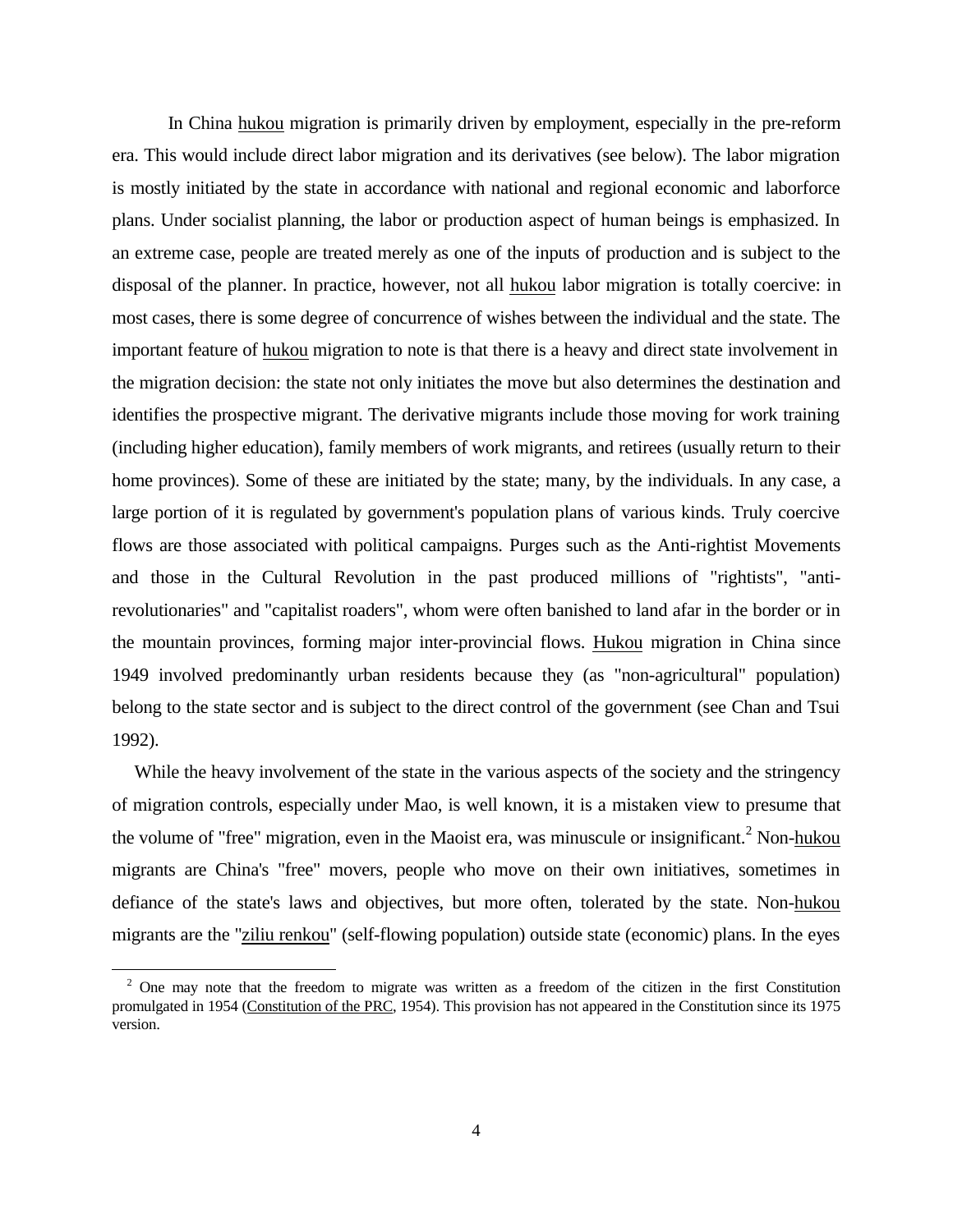of many central planners, this type of movements is "anarchical" and "chaotic" that, rightly, defies any planning. That is why it is often derogatorily termed as mangliu (blind flows) in the officiallycontrolled media in China. Of course, ziliu renkou does not really flow freely in China; even in Western "free" society, migration is subject to a number of indirect, mostly economic, constraints.<sup>3</sup> Needless to say, in China non-hukou migrants face even greater socio-economic and political constraints. Still, the important feature of non-hukou migration is that it is largely voluntary, initiated by the migrants themselves, who often have some freedom in deciding the moves and choosing the destinations. As non-hukou migration is not officially sanctioned, migrants, even though having stayed in a destination for years, are often not given the local hukou status and are confusingly classified as "temporary" population. Whatever labels they may carry, as the Chinese socialist experience suggests, even under Mao when migration controls were stringent, the fact is, this type of "extra-plan" flows of "self-floating population" had its contribution to development. They filled labor deficits in certain provinces and were welcomed, at times, by local governments.

# **Evaluation of Data Sources**

At present there are two bodies of relatively complete migration data generated by the 1987 1% Population Sample Survey and 1990 Population Census that can be readily used for a systematic study of IPM for the period between 1982 and 1990. However, there is no comprehensive direct information about migration in the pre-1982 period. Instead, estimates will have to made. Information on IPM can be drawn from four major sources:

 (a) Household registration statistics: The Chinese laws requires that any person making a change in his/her residence seek clearance from the household registration authority. Theoretically, this seemingly strict system would produce a relatively good count of migrants for the nation over the years in the files in the Ministry of Public Security. In fact, annual migration statistics organized along that line are available for most of the provinces for all the years except 1966-71, due to disruptions in the early years of the Cultural Revolution (SSB and Ministry of Public Security, 1988). Unfortunately, this set of migration statistics suffers from several major shortcomings, more

 $3$  Of course, migration to and from one country, even within the Western world, is heavily regulated by the state.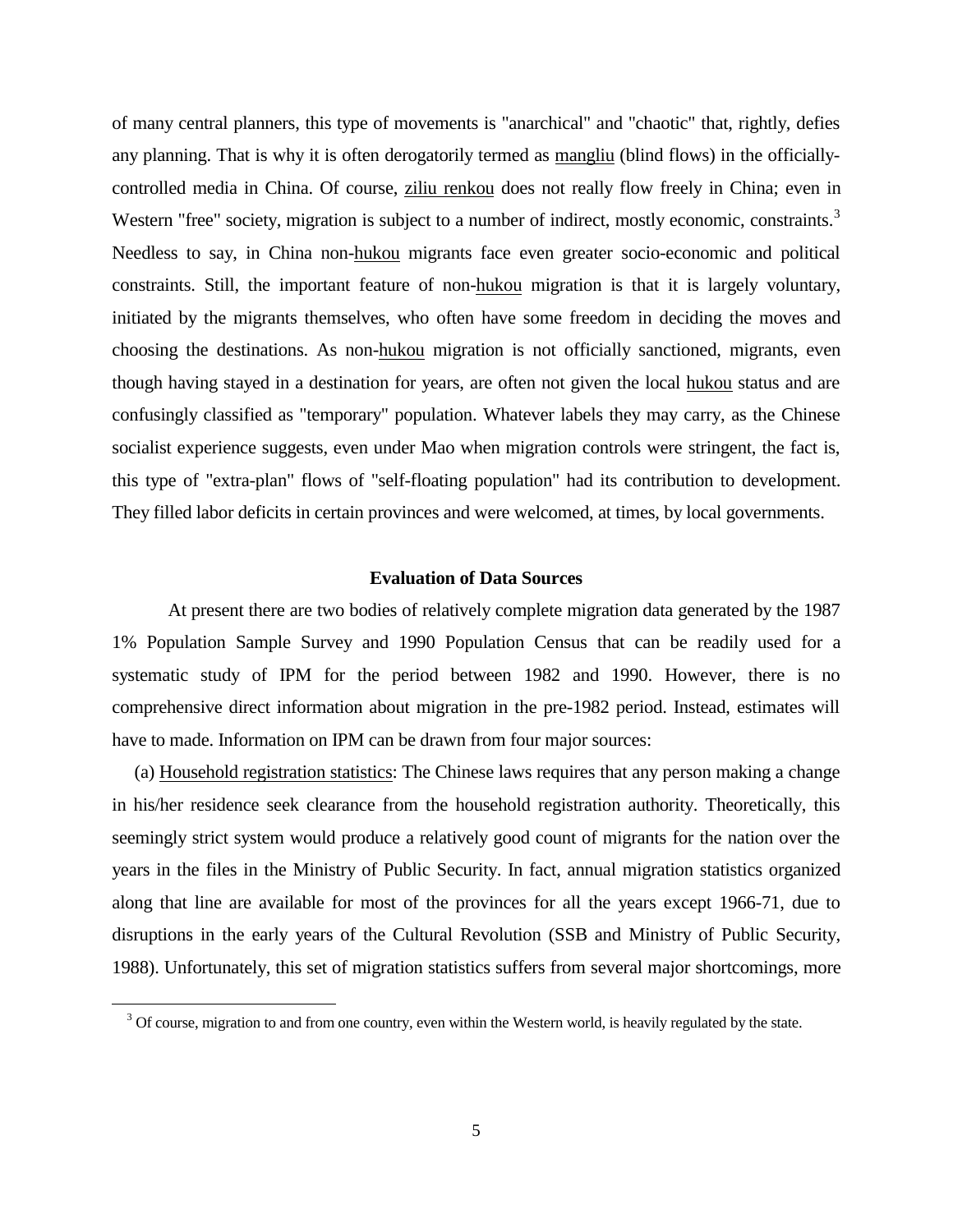than those commonly found by Clark (1986) and Daroczi (1989) for other countries.

First, although theoretically all people had to report their change of residence, a large number of non-hukou migrants or "unofficial" migrants especially from the rural areas, by its very nature, totally fell outside the purview of the system. Secondly, even for hukou migrants, outmigrants often failed to report their departures to the local household registration authorities, especially in times of famines or other social distress. Moreover, a significant number of people, who began their moves temporarily eventually stayed permanently and did not reported back to the authorities at the origin places. There is also evidence that in the 1970s and 1980s, some local officials facing strong pressures to meet birth control targets, manipulated registration statistics so that newborns appeared as in-migrants. Hence, the usefulness of this source of information in depicting migration flows is very questionable. To illustrate, while one expects the national net IPM volume (i.e. aggregating all net provincial IPM figures) to be a small negative figure, reflecting the very small net emigration from mainland China, $4$  the reality is, this set of migration figures shows rather substantial surpluses. For instance, the national net IPM for 1953-64 is 7.5 million and for 1964-82 is 13 million (Table 1, Cols. 1 and 2), which are totally out of the line. At best, this set of figures can be used to show only hukou migration, instead of the total migration, as is done by Cheng (1991).

 (b) Regular vital statistics: Annual implied net IPM can also be theoretically generated from regular vital statistics, namely, by comparing the actual provincial population totals and the expected ones based on the reported natural increase rates (survival rations). However, as is elsewhere documented, the Chinese official vital statistics suffer from a serious problem of underreporting (Coale 1984). Fortunately, the undercounting of births and death tends to offset each other resulting in smaller errors when it comes to estimating implied net migration and has partially eased the estimation problem. Coale (1984) has also produced annual estimates of the degree of underreporting in the Chinese vital statistics that can be used to adjust the existing figures.

<sup>&</sup>lt;sup>4</sup> China lost about 1-2 million population through emigration to Hong Kong and Macau since 1949. Major waves of emigration (both legal and illegal) to Hong Kong took place in the 1950s, early 1960s and the late 1970s. In the early 1990s, Hong Kong accepted 75 legal immigrants from mainland China daily. This was raised to 105 and further to 150 in July 1995 (South China Morning Post 1996). China probably gained about 1 million people from Indonesia during the 1950s when there were anti-Chinese riots in Indonesia.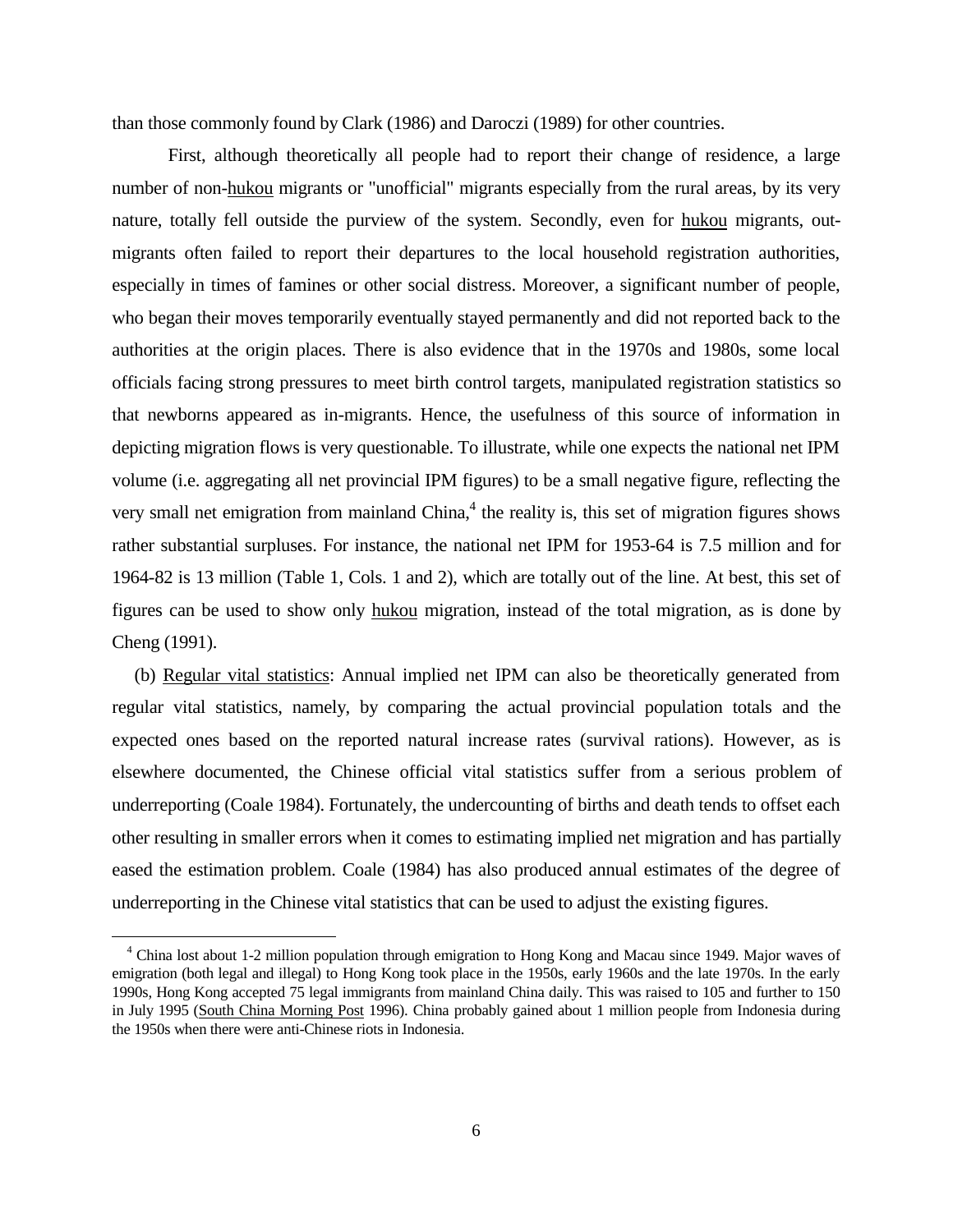(c) Censuses: As mentioned before, the first three censuses carried out since 1953 have no direct information on migration, but they do contain acceptable provincial population totals. The numbers are useful in estimating the implied net IPM. In addition, the 1982 census contains some indirect information about temporary migration. Direct information on migration nationwide is available only from the 1987 Survey and the 1990 Census (SSB 1988; State Council and SSB 1993). They contain migration figures within the five-year intervals of 1982-87 and 1985-90 for the population aged 5 and above. The 1982-87 data can also be broken down into annual figures (see also Goldstein and Goldstein 1993).

 (d) Other sources: In addition to the more regular sources described above, there is a growing number of occasional, ad hoc studies on migration commissioned by various government departments and research institutes in the 1980s. Especially useful for migration study are the migration survey of 74 cities and towns conducted in 1986 (CASS 1989), a study of "floating population" in eight major cities in 1990 (Li and Hu 1991), more recent survey of rural labor outflows (such as Li and Han 1994; Zhang 1995), and monographs on migration in China by Tian and Lin (1986), Shi (1990), Shen and Tong (1992), and Yang (1994). These works provide not only some specific information about migration in the 1980s but often details of the past.

# **Methods and Findings**

 An inter-provincial migrant is defined as one who has crossed a provincial boundary within a specified period and who, ideally, have stayed in the destination place for a substantial period of time. In this paper information on IPM in the period between 1982 and 1990 is directly drawn from the 1987 1% Survey and the 1990 Census. In the 1987 Survey a migrant is one who had moved to a destination between mid-1982 and mid-1987 and had stayed in the destination place for at least six months. This period of stay was increased to one year in the 1990 Census, covering 1985-90. These two sources form the basis for constructing IPM origin-destination matrices, in- and out-migration, as well as net migration at the provincial level in the 1980s.

 Owing to the data constraints, studies of IPM in the pre-1982 era have to be confined to analysis of net IPM estimates, which have been generated by the vital statistics method described below (see also Yang 1989; Yang and Chan 1993). First, the provincial population totals between 1954 and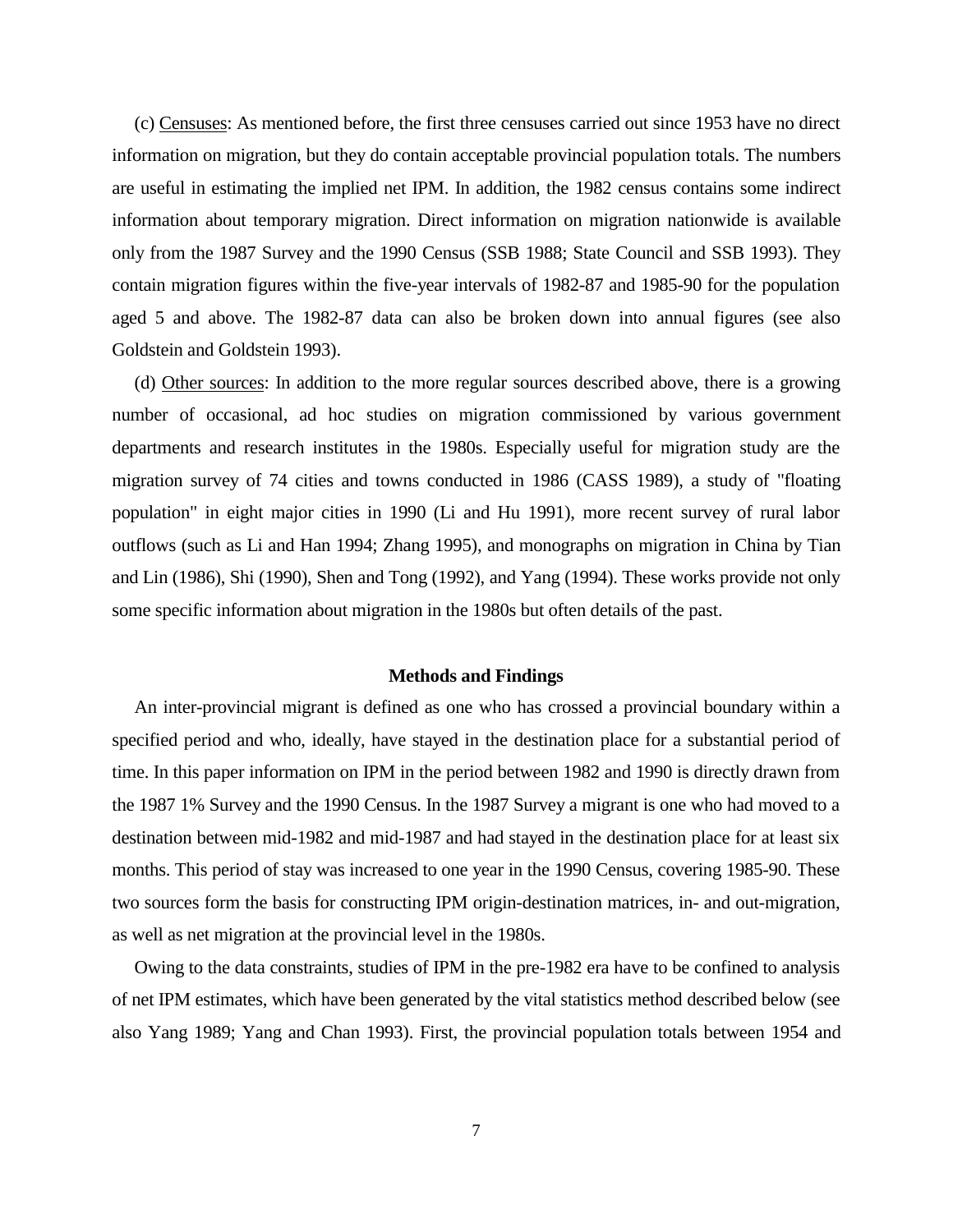1982 described in (b) above were adjusted to bring in line with the relatively accurate population counts in the first three censuses starting from 1953. Then, vital information in the household registration statistics was adjusted by national birth and death underreporting percentages derived by Coale (1984) for all the provinces except the three independent municipalities, which, we believe, had maintained reasonably accurate vital statistics (see Table 1, Cols. 3 and 4). All figures were further adjusted for boundary changes based on county population data in the first three censuses so that provincial figures are all tabulated in accordance with the provincial boundaries of 1982. Secondly, with relatively reasonable provincial population bases, a set of implied net IPM figures for all the provinces were produced. Thirdly, these IPM estimates were further checked against information reported in the provincial series of Zhongguo Renkou (Population of China), and Shi (1991). Some minor adjustments are then made to a handful of provinces,<sup>5</sup> leading to the final set of annual estimates of net IPM for the whole period of 1955-82, a summary of which is in Table 2. Table 3 reports without adjustments the results based on the 1987 Survey and 1990 Census.

 While we are aware that the estimates for 1955-82 derived from the above method may not be entirely satisfactory and there are some small unresolved discrepancies,<sup>6</sup> the numbers are reasonable for the present purpose of studying the broad geographical patterns of IP mobility in China. To illustrate, the aggregate balances of all the IPM (i.e. the column totals in Table 2) for all the periods - which can be interpreted as the "implied net international migration" - are shown to be very small for most years except 1977-79, consistent with the reality we know (Table 2). In fact, none of the individual estimated annual national net IPM figures exceeds (+ or -) 30,000 either except 1957. The way we come up with these IP estimates also necessarily include (the small volumes of) international migration from the provinces. Guangdong, the province known to have substantial emigration in the late 1950s and early 1960s, and the 1970s, also registered significant negative net migration in those periods. This is consistent with what is expected.

<sup>&</sup>lt;sup>5</sup> For example, the net IPM figure for Liaoning has been adjusted upward.

<sup>&</sup>lt;sup>6</sup> Mainly because we have used nationwide underreporting estimates for individual provinces.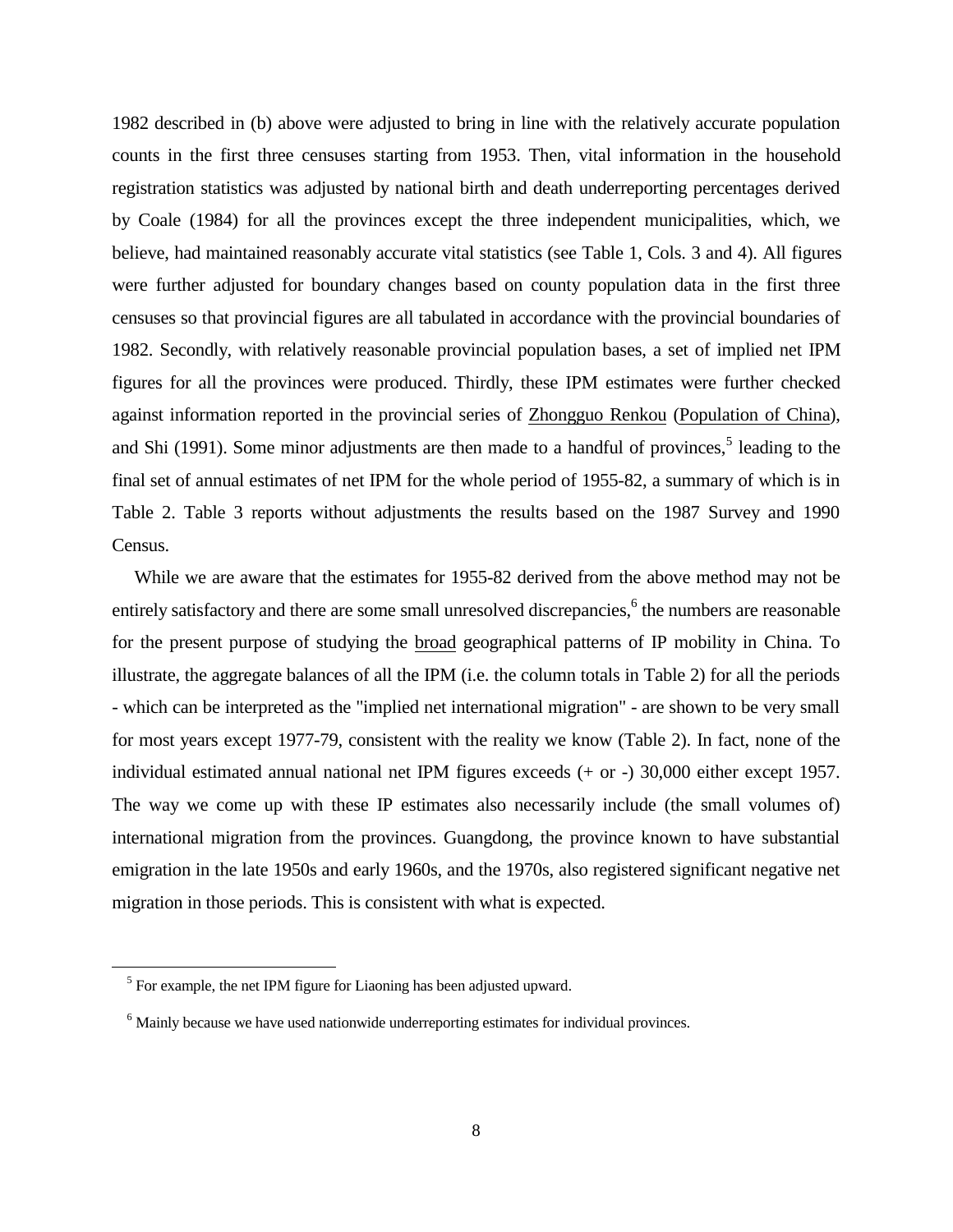Obviously, net migration, the balance of in-migration and out-migration, is less informative than the inflows and outflows themselves for net migration simplifies a two-way flow into a singleway one. Nevertheless, net migration still tells the impact of the inflows and outflows, revealing of the directions of government's intentions in the case of hukou migration and the comparative attractiveness of the provinces to non-hukou migration.

Finally, owing to the original data setup, IP migrants referred to in this paper in different periods cannot follow exactly the same definition, especially in the length of their stay in the destinations. As pointed out previously, those reported in the 1982-87 period had stayed in the destination place for at least six months while those in the 1985-90 period, one year (Table 3). Those two sources, following international practice, report only migrants aged 5 and above. For those prior to 1982, we have only net migration estimates for all ages, but "net migrants", of course, do not truly exist. The precise period of stay in the net IPM estimates for 1955-1982, therefore, cannot be determined. However, given the way how China reported the provincial population counts, it is almost certain that the 1955-82 IPM estimates will also exclude short-term visitors and circulators, as was generally the case in 1982-90 figures used here.

# **Analysis of Spatial Patterns**

## 1949-82:

Precise estimation of the IPM in the early years of the People's Republic cannot be made due to the lack of accurate provincial population data prior to the 1953 Census. Despite that, it is known that substantial inter-provincial flows of population were engendered due to the political and economic re-organization in that period. In 1949 and 1950, for example, a large number of soldiers and officials of the former government in Nanjing were deported to Shandong and Anhui, where these people originally came from. In many big cities such as Shanghai and Beijing, there were also campaigns to clear out vagrants and people (e.g. ex-prostitutes) who lost their jobs because of the political change. When stability returned in 1951, many people from the countryside returned to Shanghai. Registration records indicate that Shanghai received about 900,000 people in net terms between 1951 and 1954 (Zhang 1989).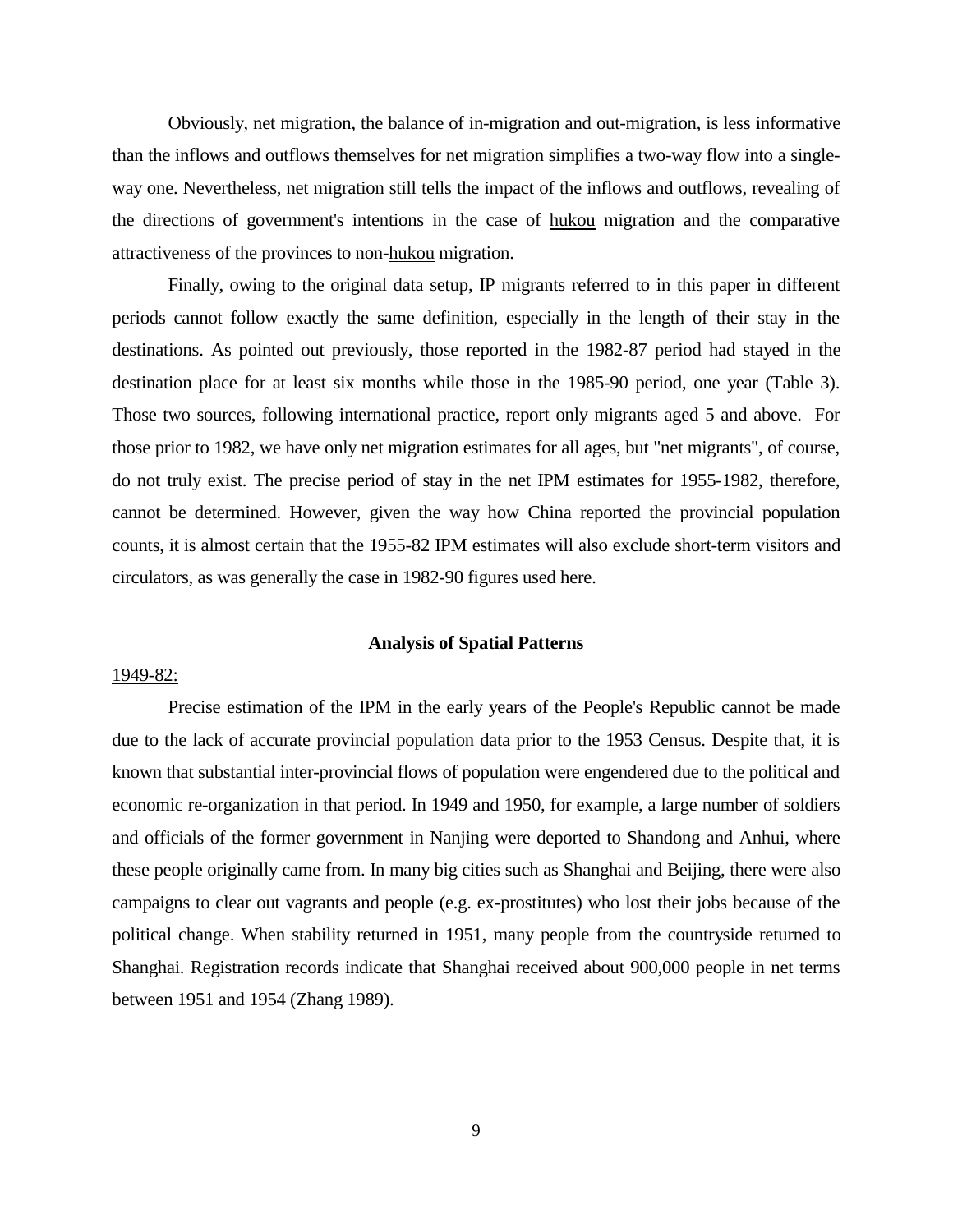The second half of the 1950s and the early 1960s, as our estimates in Table 2 display, was clearly a period of very active migration flows between provinces. Figure 1(a) shows that in the period between 1955 and 1965, sparsely populated provinces in the border regions were net recipients of migrants while most of the densely populated provinces on the coast and central regions were net exporters. The famines in the early 1960s also accentuated the intensity of flows. Among the border provinces, Heilongjiang, Nei Mongol and Xinjiang were the largest net recipients, with each receiving from 1.3-3.8 million people in net terms in the period. Principal exporters were concentrated in North China (Anhui, Shandong and Henan), plus Shanghai and Sichuan, with each losing 1.6 to 3.8 million population to migration.

 In 1966-82, while the intensity of IPM was significantly reduced, Figure 1(b) displays a geographical pattern of net migration during the Cultural Revolution decade (1966-76) broadly similar to the period before, i.e. from the coast to inland. The difference is that central provinces such as Henan and Anhui changed from being major net exporters in 1955-65 to being small net importers in 1966-76. Shandong and Shanghai persisted to be major exporters while Heilongjiang and Xinjiang continued to absorb voluminous migrants in net terms.

 These net migration figures have necessarily masked much greater complexity of the IP migratory flows. Existing numerical data, however, do not allow us to map precisely the flows in the pre-1982 era. Nonetheless, synthesizing descriptive accounts elsewhere, notably Shi (1990), we have constructed approximate major flows in Figures 1(a) and (b) to capture some degree of this complexity. These arrows illustrate, in some cases, the multiple linkages of a destination province to a number of origin provinces. For instance, Shanghai sent out people to many different provinces to different periods. Xinjiang also got its in-migrants from a variety of provinces far and near. To differentiate the streams of long-distance migrants, often of different nature, in the pre-1982 period, the following uses our earlier classification to provide some descriptions:

(1) Urbanward hukou migrations: These were significant during the 1950s and the 1960s, primarily resulting from the programs launched at different times to develop new industrial bases. In the First Five-year Plan (1953-57) period, the major destinations were the Northeast, Northwest and North China. In the 1960s and the early 1970s, while Heilongjiang continued to be an important migration destination, other major destinations of organized migrants had shifted to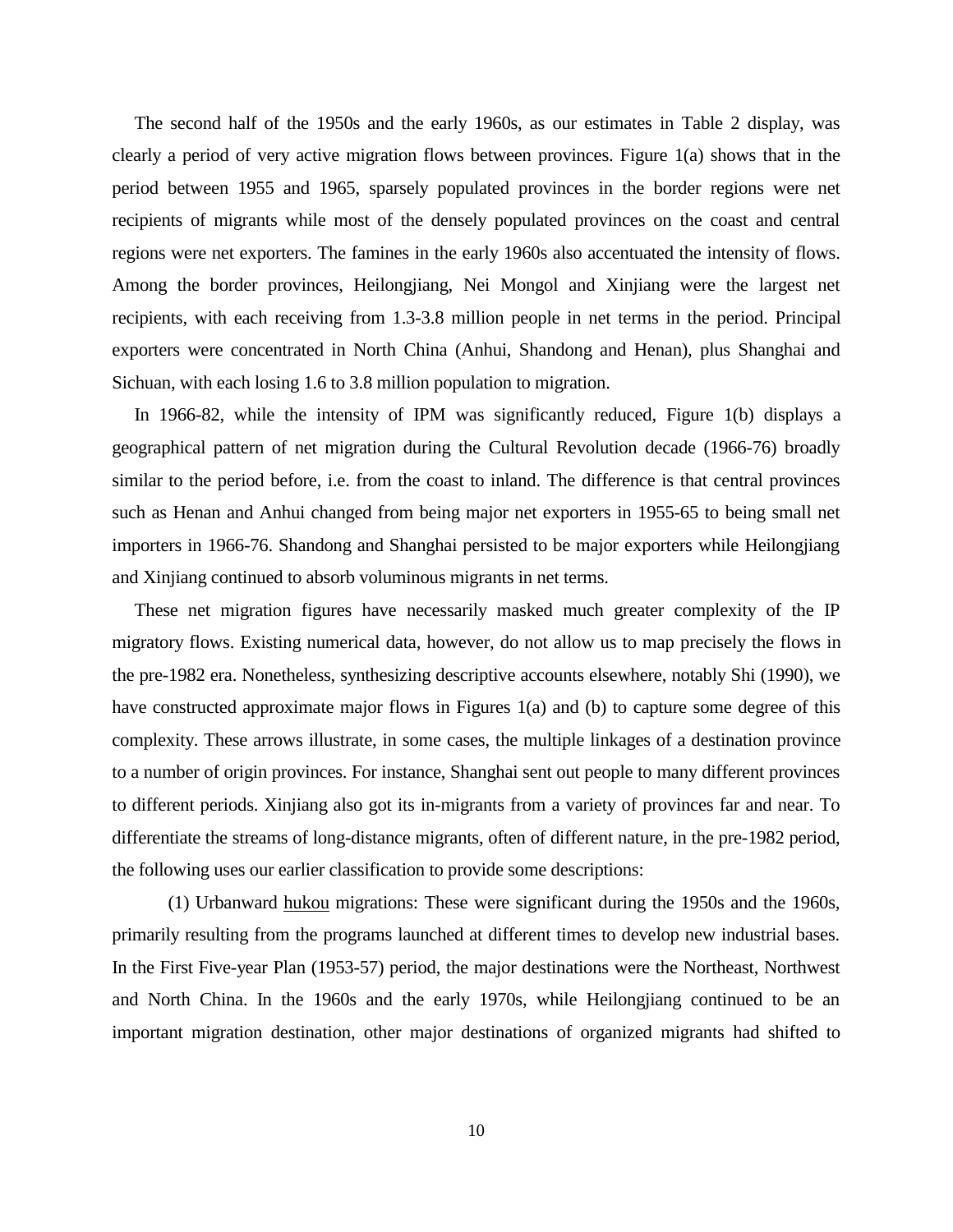Southwest and Central China. To illustrate, Heilongjiang, the province receiving the largest estimated net flows in the period 1955-82 as a whole gained a total of 2.3 million of engineers, cadres, and skilled workers and their dependents in the period 1953-64 through its industrial development program centered initially on Harbin and, later, on Daqing. Most of these migrants came from Shandong, Henan and Hebei. Indeed, Heilongjiang continued to receive large numbers of industrial migrants even in the 1960s because of the discovery of large oil fields in Daqing. Similar types of transfers of industrial personnel also took place between coastal provinces and new industrial bases in Liaoning (Anshan), Nei Mongol (Baotou), and Shaanxi (Xian) in the 1950s, especially during the First Five-Year Plan period.

The Third Front industrialization program, coinciding roughly the Cultural Revolution decade in time, had also significant impacts on the geography of IPM. Although political purges had played a role (examined below), it is believed that this industrial development program was instrumental in bringing a sizeable volume of people to the Third Front region in 1966-76. All the provinces except Yunnan within the Third Front region had experienced significantly larger inflows of population than in the previous period of 1955-65. These provinces include Guizhou, Shaanxi, Hubei and Hunan. Indeed, Hubei and Hunan changed from being net exporters of population in the previous period to being net importers in 1966-76.

(2) Rural resettlement programs: The government also organized in the 1950s and 1960s transfers of large numbers of hukou migrants over long distances to rural areas in less densely populated region based on economic and political considerations. There are two types of rural resettlement. The first type of transfers aimed at opening up new land for agriculture and garrison the frontier region. This involved both demobilized military personnel and civilians. State farms and later, "production construction crops" organized along military lines were set up in the 1950s in Heilongjiang, Nei Mongol and Xinjiang, using demobilized soldiers from central and coastal China. The call to open up the "beidahuang" area also sent many people heading to Heilongjiang.

Migrants to Qinghai were largely civilians, organized by the Qinghai Resettlement and Reclamation Bureau set up in 1956. The first group, totalling 13,702 families (69,728 people) from Henan, Hebei, Anhui and Shangdong, was resettled in eight counties in Qinghai. 29 youth farms were later set up in 1959 to take 44,293 youths from Henan. Long-distance migration to Qinghai,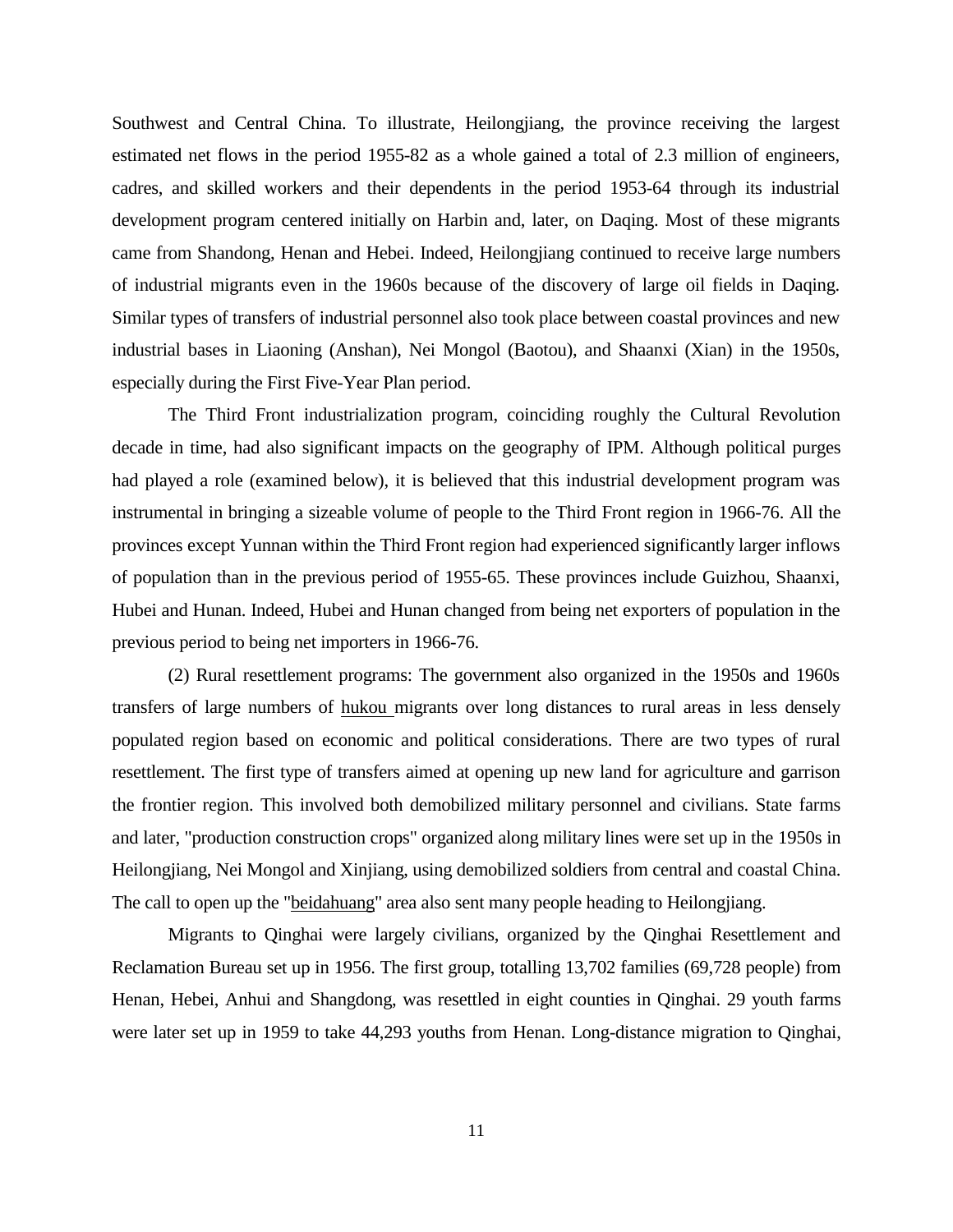including some demobilized soldiers, continued throughout the 1960s and 1970s. These civilian inflows were organized into state farms along military lines. Still, there were people who were relocated in the countryside due to large-scale reservoir projects such as those at Xinanjiang, Danjiangkou and Sanmenxia. Out of the 280,000 people resettled due to the construction of the Sanmenxia Dam, about 100,000 of them were moved to Ningxia. Generally, resettlement programs due to the water projects have so far been not successful in China. The affected population was generally not fairly compensated, and many of them found it difficult to re-establish their means of livelihood in the new locations (Tian 1986). It would be interesting to see if the resettlement program of the Three Gorges Dam, the largest of its kind in the world, will break from the past pattern.

While the above transfers were largely economically motivated -- at least from the planners' point of view, the second type of hukou rural-bound transfers resulted largely from political purges such as the Anti-rightist Movement in 1958 and the Cultural Revolution (CR), although some of flows were initiated to deal with crises of a primarily economic nature. Most well known of all is the urban youth rustication movement (shangshan xiaxiang) during the Cultural Revolution decade, which involved some 20 million young people. This resettlement program was launched initially as a means of accommodating the unemployed youths caused by closures of colleges and most enterprises in cities in 1968 and 1969. The program was later institutionalized as a reeducation program for urban youths ("to learn from the peasants") and continued through the mid-1970s even when urban unemployment was no longer a major problem. A large portion of the urban youths were resettled in the countryside in their own provinces but those in Shanghai, Beijing and Tianjin were sent to Xinjiang, Heilongjiang, and Yunnan. Lesser in scale in the same period was the xiafang (sending down) movement targeting mainly at urban intellectuals and cadres, who were transferred to the so-called "May 7th" cadres schools in the countryside to participate in labor work. The central bureaucracies in Beijing, for example, set up 106 cadres schools in Hunan, Hebei, Jiangxi, Ningxia and other provinces and resettled about 100,000 people from Beijing (Shi 1990).

In Chinese history long-distance banishments to remote places were used as a punishment for dismissed officials. This was used by Mao against political dissents and purged officials. Two major waves of "banishments" took place in the aftermath of the Anti-rightist Movement in 1958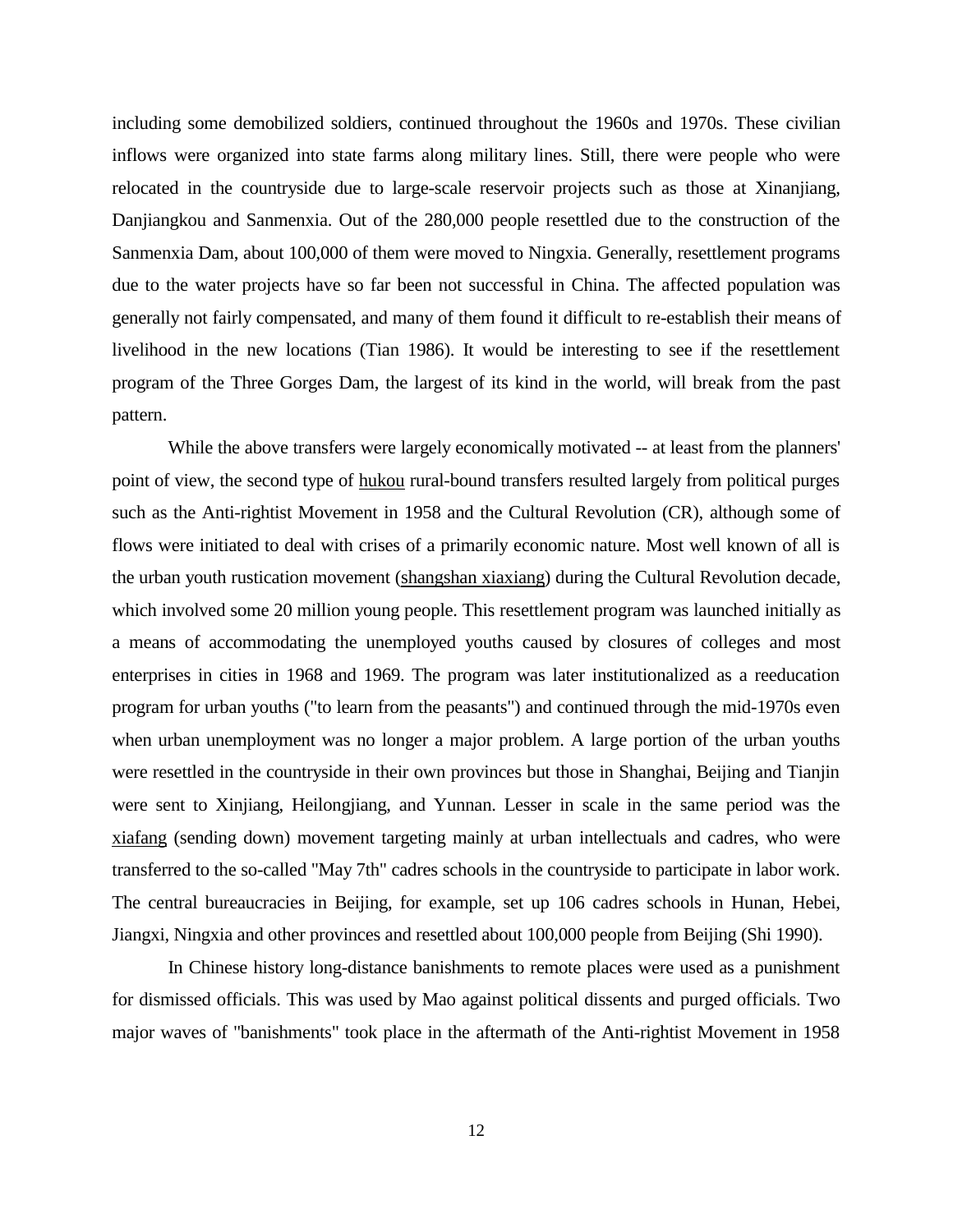and during the CR, respectively. About 400,000 intellectuals were identified as "rightists" during the 1958 campaign and most of them were deported to far off places, some never returned. Deng Xiaoping was also a victim of the CR and was banished with his family to Jiangxi, about 1,500 km away from Beijing; he survived the CR to become China's paramount leader in the post-Mao era. Majority of these migrants "exiled" on political reasons eventually returned to their original places in the late 1970s when the political climate changed, generating significant reverse IP flows, especially in the late 1970s.

(3) Non-hukou migration: Because of its unorganized nature, systematic information about the sizes of the "spontaneous" migrants in the pre-1982 period are not available. We have estimated the size of this category of migrations crossing provincial boundaries in the pre-1982 era to be in the order of 12-15 millions; Ma (1987, p.5) puts the number at "over 10 million". These were largely peasants. A rough estimation indicates that the national volume of IPM (i.e. the total number of out-of-province migrants) in the 1955-82 era was in the range of 45-50 millions.<sup>7</sup> This would imply that non-hukou migration accounted for about one quarter of the all the IP moves in the 1955-82 period. In the two major migrant recipient provinces, Heilongjiang and Xinjiang, had more non-hukou migrants from other provinces than hukou migrants in the pre-1980 period. Heilongjiang received about 4 to 5 millions non-hukou migrants from outside between 1949 and 1979 (Shi 1990), out of a total in-migration<sup>8</sup> of about 6 millions between 1955-82 (Table 2). Against a total of 2-3 million in-migration to Xinjiang between 1955 and 1982, non-hukou migrants most likely numbered about 1.5 millions. Other major recipients of unorganized migrants include Nei Mongol, Jiangxi, Yunnan and Hubei. Major provinces furnishing non-hukou migrants were Sichuan, Shandong, Henan, and Zhejiang.

Non-hukou migration in the Maoist period, even over long distances, was largely confined to the rural sector, mainly because, unlike most developing countries, the option of moving to urban centers largely did not exist in China. Non-hukou migration tends to follow the agricultural

 $\frac{7}{1}$  Zhang (1990) suggests that "over the last 40 years the total number of inter-provincial migrants is about 40 millions" (p.7).

<sup>&</sup>lt;sup>8</sup> This figure is based on net IPM to Heilongjiang. The flows to the province were predominantly one way prior to 1982 (see Table 2).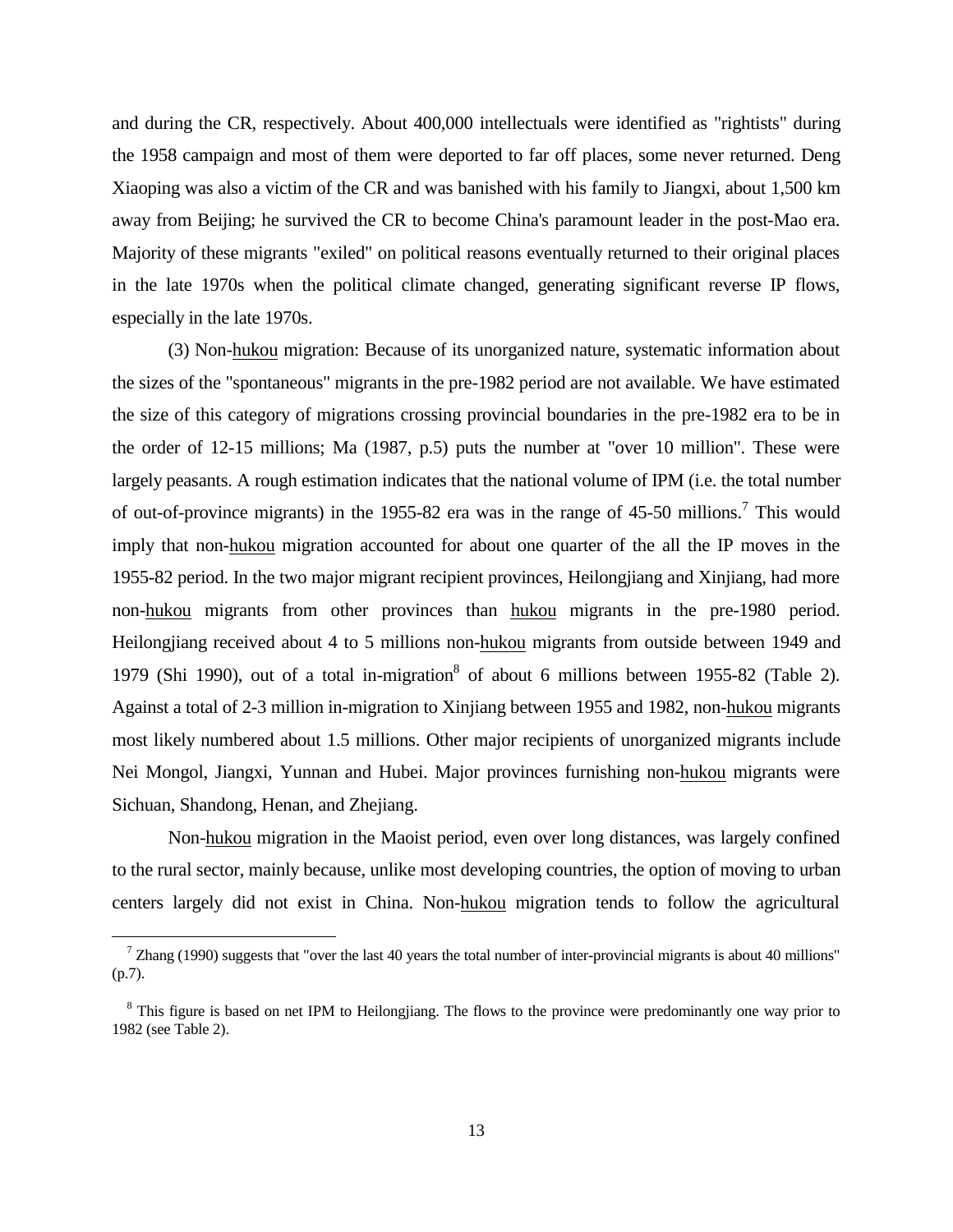population density gradient, from provinces with unfavorable population-land ratio to those of favorable ones. Most of the flows in fact trailed the traditional paths of their predecessors in the recent past centuries in search of new land for cultivation, as population pressure in the inland provinces grew. These routes linked Shandong with the Northeast, and Sichuan with Yunnan, Guizhou and Qinghai. In essence, these flows in the Maoist era were a continuation of the pre-1949 migratory patterns of agricultural migration from the already densely inhabited provinces in search of new farming opportunity.

This self-initiated migratory process takes place continuously in normal, peaceful circumstances but often intensifies in times of instability caused by political events or natural disasters. One prime example was the massive out-migration in the provinces badly bit by the great famines in the wake of the Great Leap Forward (GLF). Most of these provinces had high death rates as well as large net outflows of population during 1958-60. Our estimates indicate that, for instance, Anhui and Sichuan, two of the provinces devastated by the famine, lost close to 5 million people to out-migration in the three years of 1959, 1960 and 1961. Most of the people went to neighboring provinces. At other times, as in 1954, because of the flood in North China, about a million people reportedly fled from Shandong to Nei Mongol.

# 1982-90:

 $\overline{a}$ 

After all the chaotic years of having millions of people going "up and down to the mountains and villages," with majority of them eventually returning to their original place, largescale long-distance resettlements organized by the state were halt in the 1980s. IPM was probably at its lowest point in the early 1980s when stability returned. But then when the situation started to change again as the Chinese economy opened up and as migration policies became more flexible, people were again on the move. This time, the opportunity structures and constraints were different, and the pattern was different. Data from the 1987 Population Survey suggest that the annual national IPM rate<sup>9</sup> was only 0.8 per 1000 in mid-1982 to mid-1983, but rapidly rose to 1.3 in

<sup>&</sup>lt;sup>9</sup> This refers to the total number of population living in a different province a year ago, expressed as a ratio of 1000 population.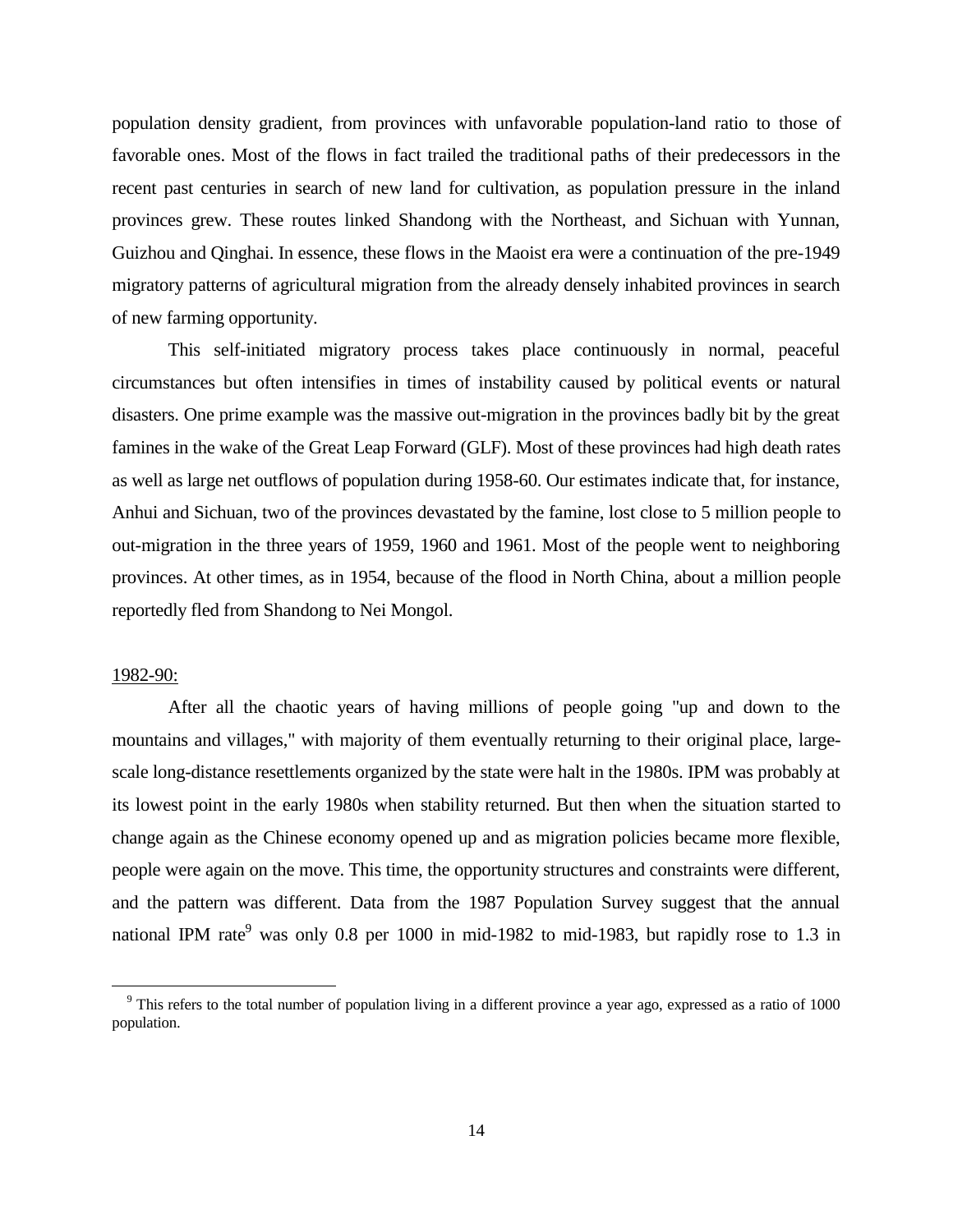1984/5 and 1.7 in 1985/6 (Yang 1994). Estimates from the 1990 Census suggest an even higher rate, averaging annually 2.0 per 1000 for 1985-90 (Yang 1994, p.118). This indicates a clear upward trend in IP mobility level, as is suggested by Liang and White (1993). However, even at the rate of 1985-90, it is still only a fraction of the rate of the USA, a country with almost the same size. $10$ 

The geographical pattern of IPM in the period of 1982-90 was almost a complete reversal of the pre-reform pattern (Table 3 and Figure 1 (c)).<sup>11</sup> Most of the previous net migration recipients and exporters swapped their positions in the 1980s. In fact, Heilongjiang, which used to be a large importer, was the largest exporter in 1982-87; Guangdong also became a major importer. This pattern began to take shape in the period 1982-87 and intensified in the period 1985-90. In net terms, all recipient provinces in 1982-87 were in the coastal region with only two minor exceptions, Ningxia and Hubei. These coastal provinces were concentrated in North China (Beijing, Hebei, Shandong and Tianjin), Lower Changjiang Delta (Shanghai and Jiangsu), and Guangdong, while net exporters tended to be more scattered spatially (19 out of the 29 provinces) with Heilongjiang, Hunan, Guangxi, and Zhejiang being the largest three. This pattern suggests that IPM, looking at this very aggregate level, was responsive to the regional economic disparities. This is supported by the relatively high correlation coefficient (0.75) of provincial net IPM in 1982-87 and provincial per capita output in 1986.

 A similar macro spatial structure of flows was also revealed by the 1990 Census, which reported migration in 1985-90 using a narrower definition of migrants, requiring most of whom to have stayed at least one year, instead of 6 months, in the destination place. Despite this, the volume of 5-year period IPM in 1985-90 (11.1 millions) is still 75% more than in 1982-87 (6.3 millions).

 $10$  International comparisons of long-distance migration rates are hard, if not impossible, because of definitional, size and boundary complexities. The USA, which has the same areal size as China, has 50 first-level subnational units while mainland China had only 29 (before 1988). From this, one can establish that the USA equivalent of China's annual national IP in-migration rate would be somewhere between the annual migration rate between four macro-regions (15 per 1000) and that between the 50 different states (29 per 1000) (US Bureau of Census 1991). Even we take 20 per 1000 for the USA rate, it is about 10 times of China's. The national five-year period IPM rate for mainland China in 1985-90 was 9.2 per 1000; the national five-year period rate for inter-state migration in the USA was consistently around 93-99 per 1000 (see Long 1988).

 $11$  A map of IPM in 1982-87 is in Taubmann (1991).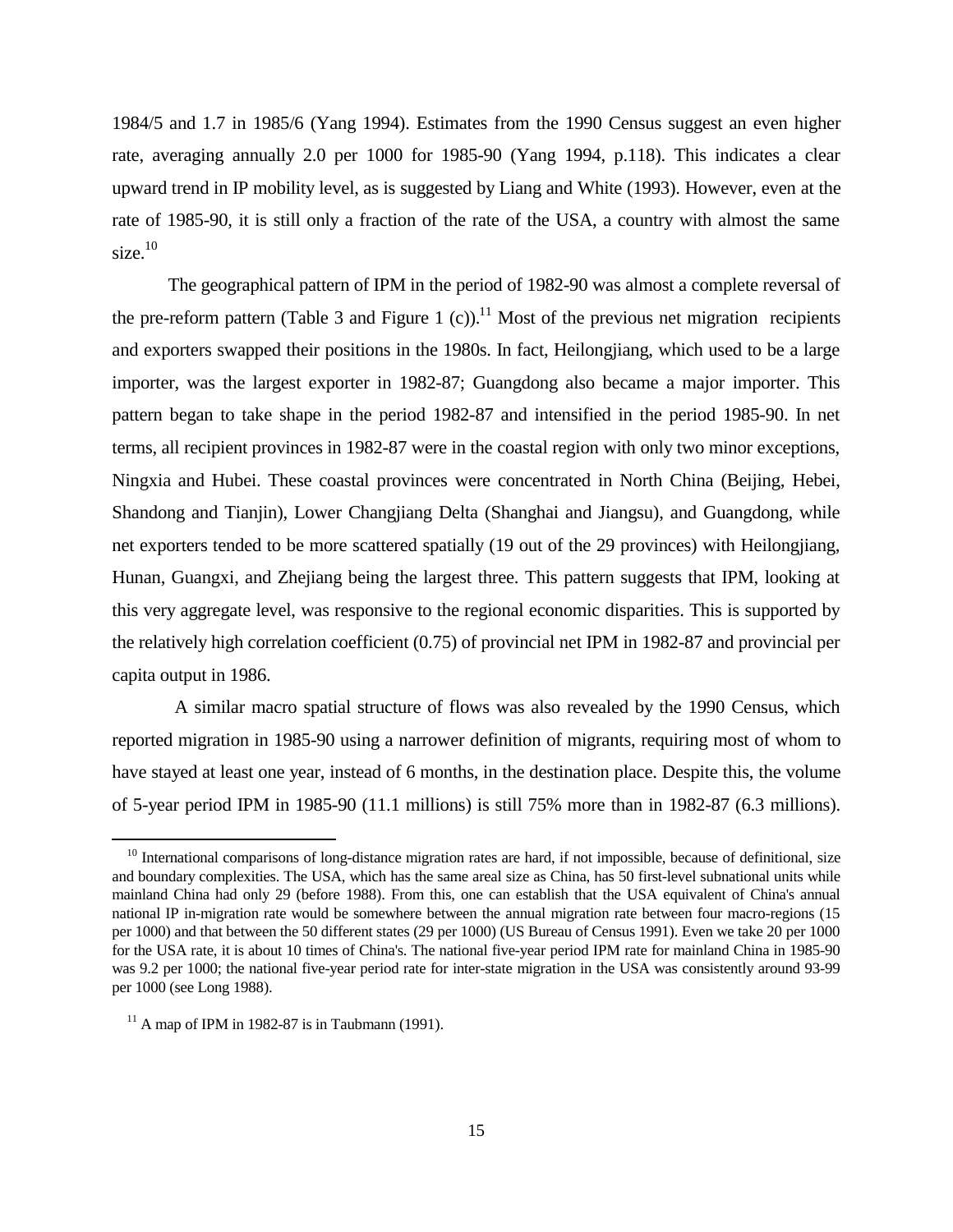This implies a significant rise in long-distance geographical mobility in the second half of the 1980s. In net terms, the provinces that gained most in 1985-90 were all in the coastal region, namely, Guangdong (net IPM = 1.00 million), followed by Beijing (0.54 million), Shanghai (0.53 million) and Jiangsu (0.17 million). Indeed, for every ten in-migrants in mainland China in the second half of the 1980s, one ended up being in Guangdong (see also Fan 1996). On the export side, Sichuan replaced Heilongjiang as the largest single net exporter (1.3 million), followed by Guangxi (0.39 million) and Zhejiang (0.30 million). Heilongjiang (0.26 million) dropped to the fourth place.

An examination of the maps showing the largest 30 IP streams of different types in Figure 2 reveals several salient features:

(1) About two-thirds of the flows are between nearby provinces, indicating that shorterdistance flows still prevailed in IPM, as Ravenstein (1885) long ago had observed. The three largest migration destinations, Guangdong, Shanghai, and Beijing all relied on regional migrant markets, rather than national markets (Figure 2(a)). There were sizeable two-way flows between a number of pairs of provinces. Most noticeable are provinces fairly close together, such as the three provinces in the Northeast; Anhui and Jiangsu; and Shandong and Northeast provinces. Of course, two-thirds of all internal migration in 1985-90 still took place within provinces (State Council and SSB 1993).

(2) There are also a number of flows crossing modest distances, notably, between Heilongjiang and Shandong, from Jilin to Shandong, from Sichuan to Guangdong, to long ones such as from Sichuan to Xinjiang and to Jiangsu. These flows reflect many historical migration linkages and traditions (such as those between the Northeast and Shandong) and the important role of regionally based community networks in migration. The most populous province, Sichuan has long been a major labor exporting province in its recent history, and its migrants have spread all over many provinces in the country in large quantity. In fact, the volume of out-migration from Sichuan greatly increased between 1982 and 1990.

(3) The 1990 Census also reveals that there were significant changes in the mix of IP migrants. Non-hukou migration showed a significant increase in the share of internal migration from 31.0% in 1982-87 to 45.3% in 1985-90 (Yang 1994, p.173). The share of non-hukou migrants in IPM was even higher, at 54% in 1985-90 (Yang 1994, p.197). Among the IP migrants, it is clear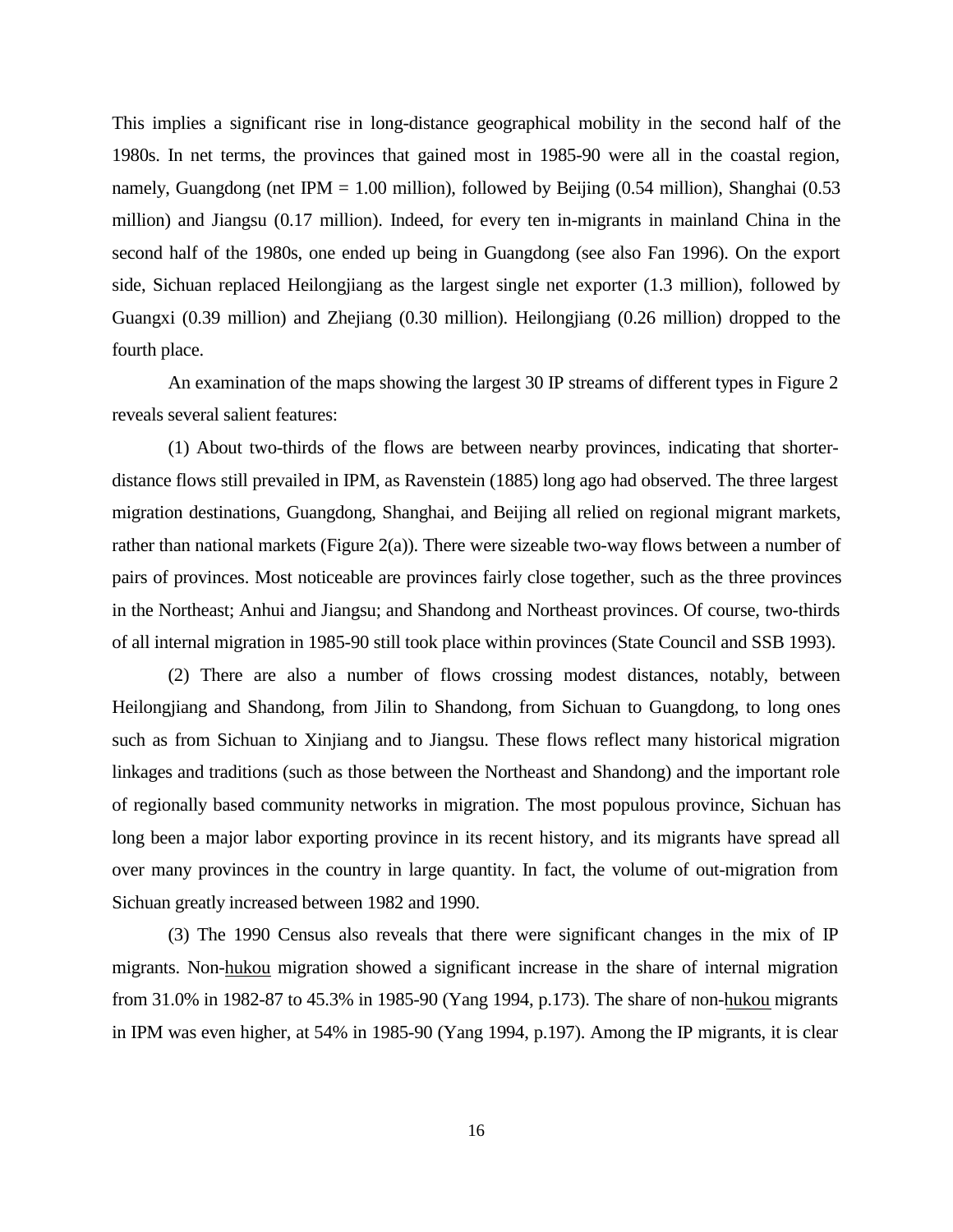from Figure 2 (b) and (c) that not only non-hukou migrants moved over longer distances than hukou migrants did, but they appeared to be also more responsive to regional economic disparities. Most of them are rural labor displaced by the rising productivity in the countryside as a result of the reforms (Taylor and Banister 1991). They were overwhelmingly moving towards the coastal region, both to urban centers and rural areas. These destinations were where the expansion of nonagricultural employment, mostly in the town and village enterprises sector, proceeded at a high rate, due to traditional strengths (such as the Lower Changjiang Delta), and/or foreign investment (such as in Zhujiang River Delta and Special Economic Zones, including Hainan Island).

(4) While the flows were overwhelmingly eastward and toward the coastal region, the complete picture of inter-regional flows is more diverse. There are also some who moved from more to less economically differentiated areas so as to maximize their comparative advantages (Liu 1991). A "great army of Sichuan men" moved across the province's southern boundary into Guizhou to engage in petty artisan work and trade. Another great army of construction composed of peasants in Jiangsu also went as far as to the Northeast to build houses and factories. Zhejiang, Wehzhou in particular, is known for its sojourning and mercantile tradition, also sent out millions of migrants in the 1980s and 1990s to set up businesses and marketing networks all over the country. The Zhejiang Village in Beijing is perhaps the most well-known migrant community and business center combined (Field interview 1995). There were also people who were attracted to the vast backyard of Western China. Xinjiang and Qinghai were actually small net IPM recipients in the second half of the 1980s. More recently, even the less favored places like Tibet are reportedly having large influxes of self-initiated Han Chinese traders and vendors (Newsweek 1995). All the above is part of the story of "mingong chao" or more generally known as floating population) that has grown to huge volumes and captured the national and international attention. Estimates by various sources indicate that there were 50-80 million rural migrant workers in the country in the last three years, and about 20 million of them worked in other provinces (see Chan 1996b).

# **Conclusion and Discussion: Two Regimes of Migration**

This paper has estimated and analyzed the IPM in the post-1949 era. Two types of migration, the hukou and non-hukou migrations, of different nature were first identified. By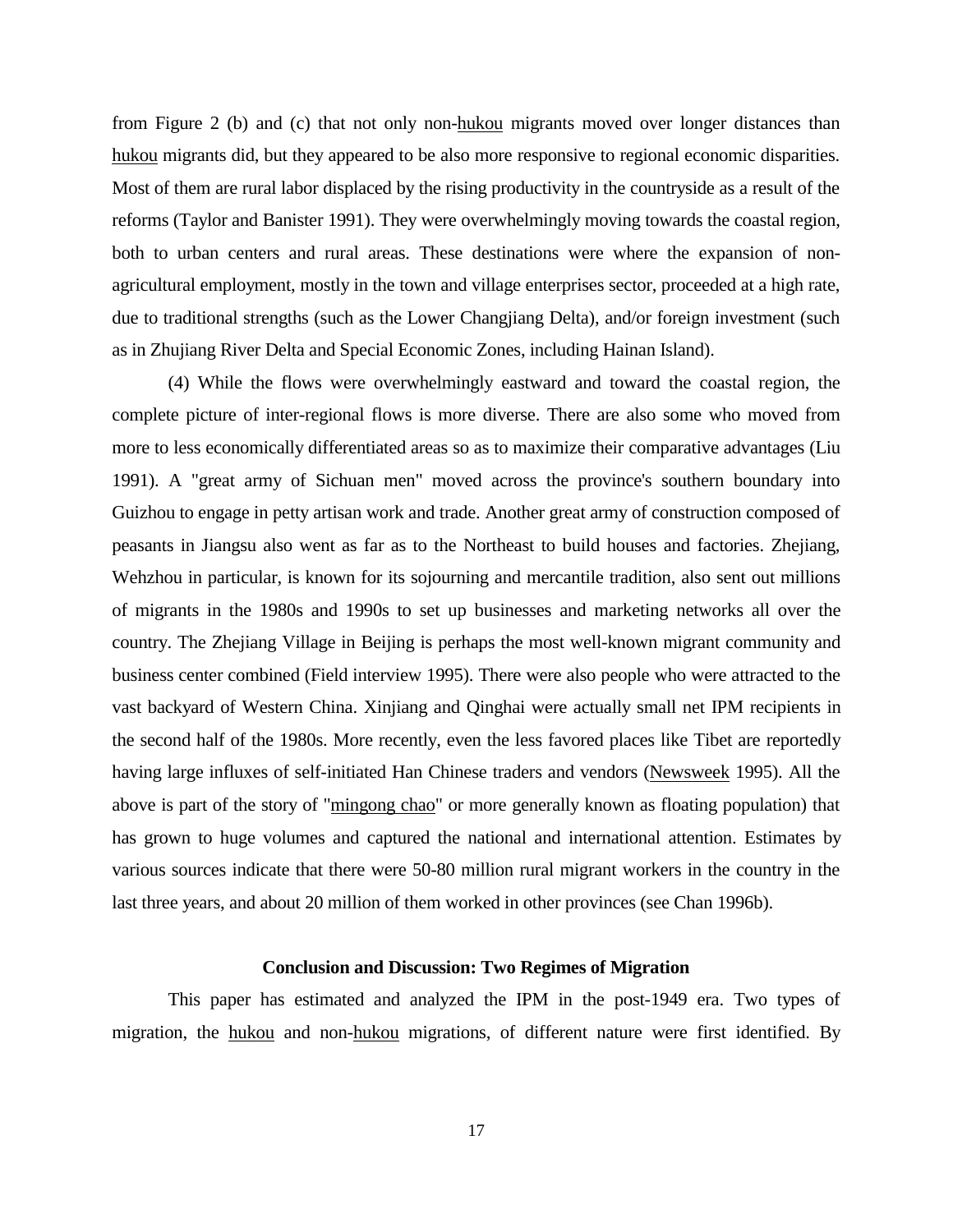synthesizing various sets of population data, we have provided a reasonably accurate set of estimates of net IPM for the period between 1955 and 1982. With statistics from the 1987 Population Survey and 1990 Census, the set allows us to systematically study the dynamics and geography of long-distance migration in the entire socialist era since 1949. The quantitative information will also enable us in the future to better specify the mechanisms of IP population redistribution, as Liang and White (1993) have hoped.

The pre-1982 estimates also allow us to compare, indeed contrast, the characteristics of the IPM in the pre-reform and reform eras and make some preliminary generalization (Table 4). These two eras appear to be different, also corresponding to two different migration regimes. The first one, the socialist regime, covers roughly the first three decades (1950-80), is characterized by a high degree of state intervention in long-distance population transfers, involving mostly hukou migrants (Ma 1995). They migrated from the coastal to inland provinces, generally from more developed regions to the less ones. These migratory flows were in accordance with state national economic development programs (largely industrial and state-farm programs) mostly through semi-voluntary -- or semi-involuntary -- campaigns and resettlement programs. The spatial patterns are different from those one would expect in a market economy.

While some specific quantitative details of IPM in the pre-1982 period will have to be sorted out through more research, it is fairly clear that the IPM fluctuated from year to year, reflecting the timing of economic programs and sudden events. On average, however, its level was higher in 1955-65 than in 1966-82. Such a drop in long-distance mobility over time, especially given China's continuing industrialization in those years, is not in line with what is hypothesized in Zelinsky's "standard" mobility transition theory. It is highly probable that the standard theory will not work for China in the pre-reform era. In view of the similar patterns of temporal change in migration in some other former socialist countries during their more orthodox phases, as observed by Comption (1976) and Fallenbuchl (1977), and in rural-urban migration in China in the same period (Chan 1988), an alternative thesis is put forward to explain this temporal mobility change in the orthodox socialist phase of industrialization. It is postulated that Stalinist-type "big-push" industrialization programs carried out by these countries in the first phase (in China, the 1950s) caused extensive sectoral and spatial transformations in these countries, resulting in high rates of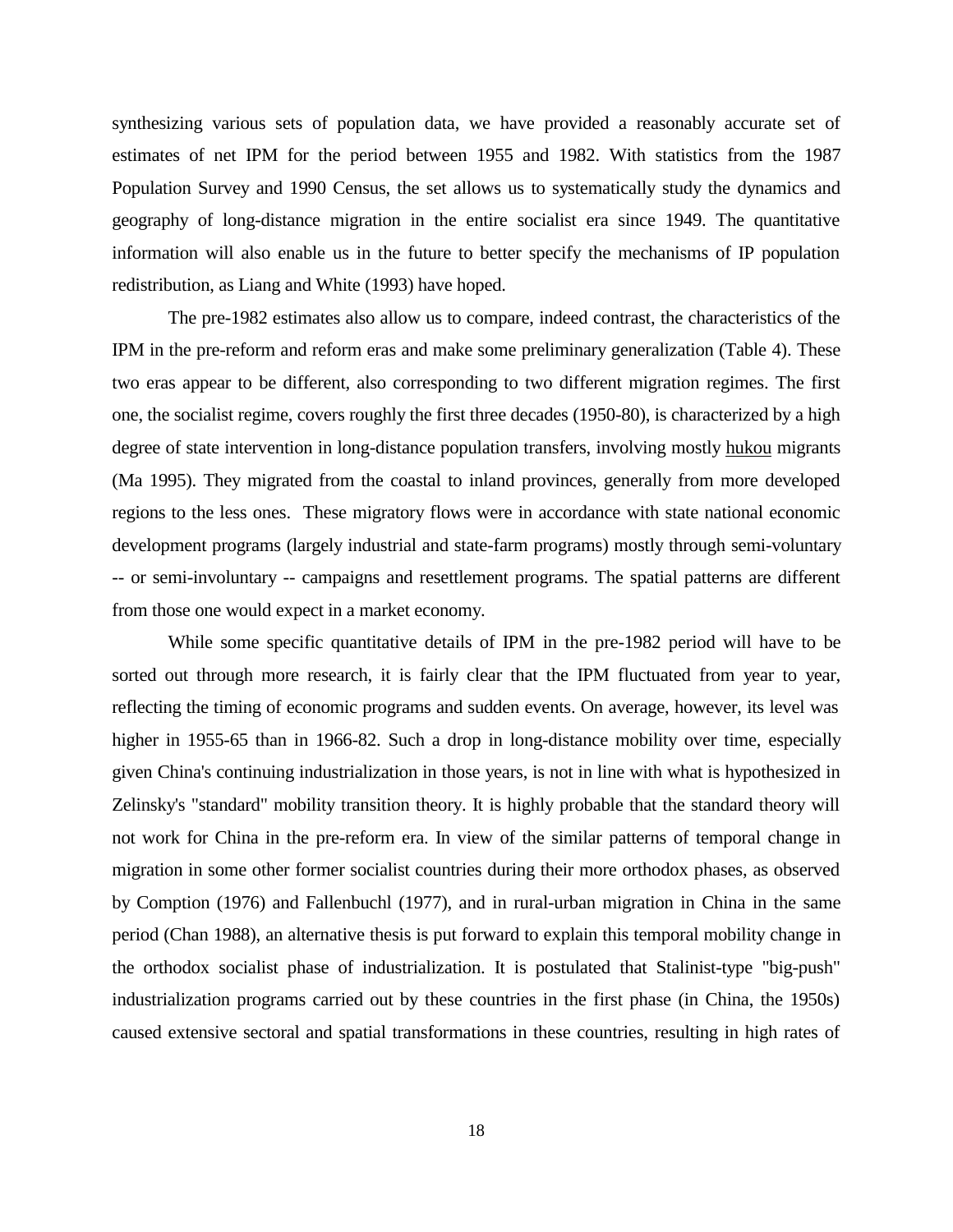migration at various spatial scales, including rural-to-urban migration and inter-regional migration. It is also not uncommon for serious economic dislocations to occur as a result of this type of radical approach such as the failure of the GLF leading to catastrophic famines in China, which also intensified long-distance migratory flows. After that, partly in response to problems created by over-investment in the first phase, central planners often adopted lower industrial growth targets and measures to control migration, resulting less drastic spatial changes and lower rates of migration in the second phase (from the mid-1960s to late 1970s in China) (see Fallenbuchl (1970; 1977) for Eastern European countries). It would be interesting to "test" this hypothesis in other (former) socialist countries when more accurate information are available.

It is also worth noting in passing that despite the drastic social and economic transformations going on in the 1950s through 1970s as described, at another level -- the rural sector, which was less controlled (or controllable) by the state -- traditions of migration continued to prevail in normal times. Instead of moving to cities to look for jobs (the option was not there for them), peasants shifted to other less populated provinces in Northeast and Northwest, very much following the footsteps of their agrarian ancestors, searching for arable land. This is striking in view of the rapid industrialization that went on in those decades. This phenomenon again speaks to strict institutional segmentation as has been analyzed by a number of authors (Christiansen 1990; Chan 1994b).

IPM in the 1980s and the 1990s can be considered to be belonging to another regime, the market-oriented one. It represents migration under "normal" circumstances, characterized by largely voluntary moves initiated by non-hukou migrants and, to a decreasing extent, by the government. It has two of the most important characteristics of a migration regime one would find in a market economy: flows are predominantly from the low-wage regions to high-wage regions (inland to coast in China), responding largely to the difference in the level of economic development; equally important, the long-distance mobility level also rises with time in this stage, as Zelinsky would predict.

If the long-distance geographical mobility in the 1980s is any indicator of the long-distance mobility of the Chinese population under "normal" circumstances, it is still very low compared to a comparable high-mobility country like the USA. It is likely that the long-distance mobility will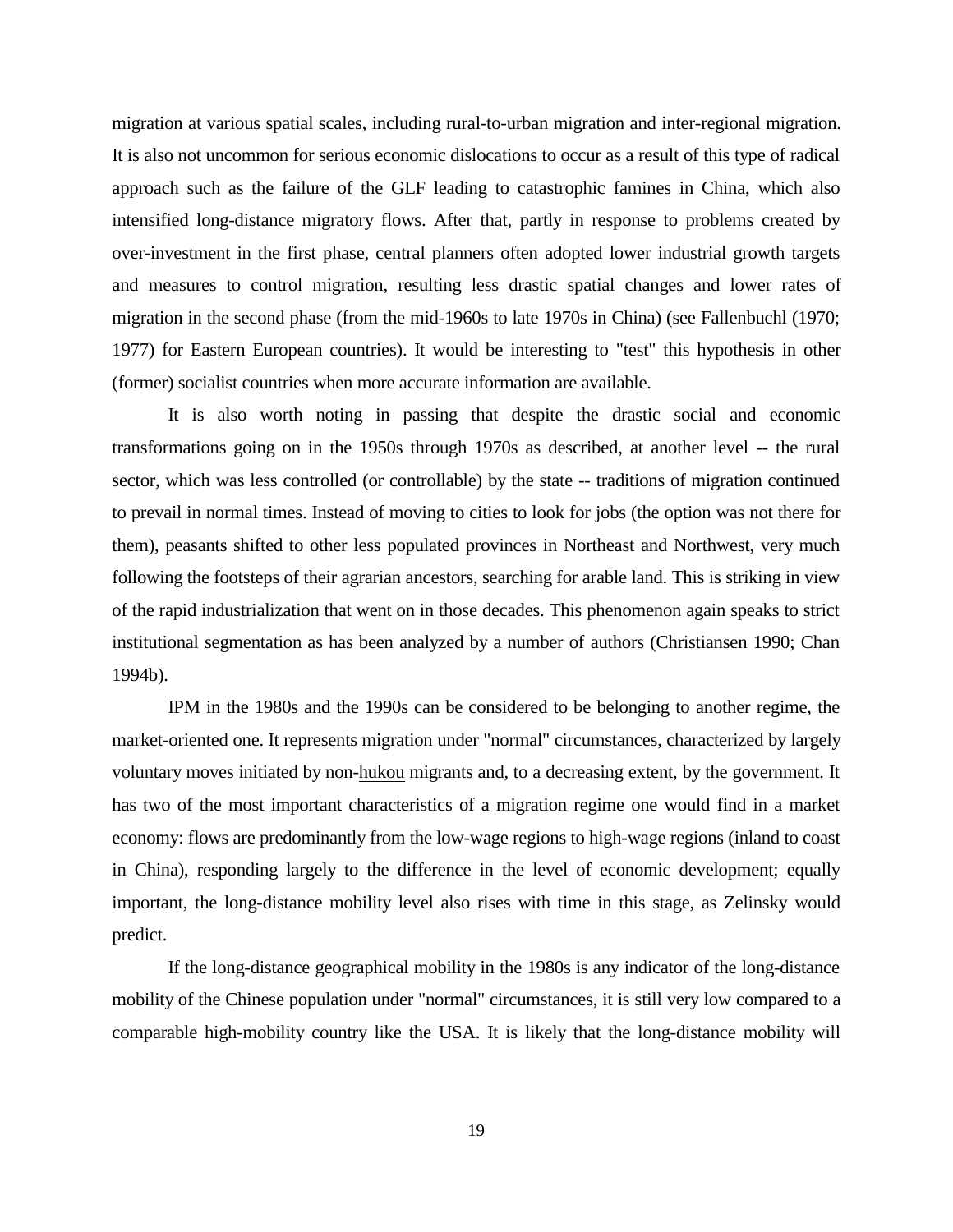continue to rise in the remaining of the century, and IPM will play a greater role in redistributing Chinese population. As regional economic disparities, especially in the rural sector become a major public concern in China, it can only be expected that long-distance migration, in addition to local economic development, will become a more important policy tool in China's regional economic development.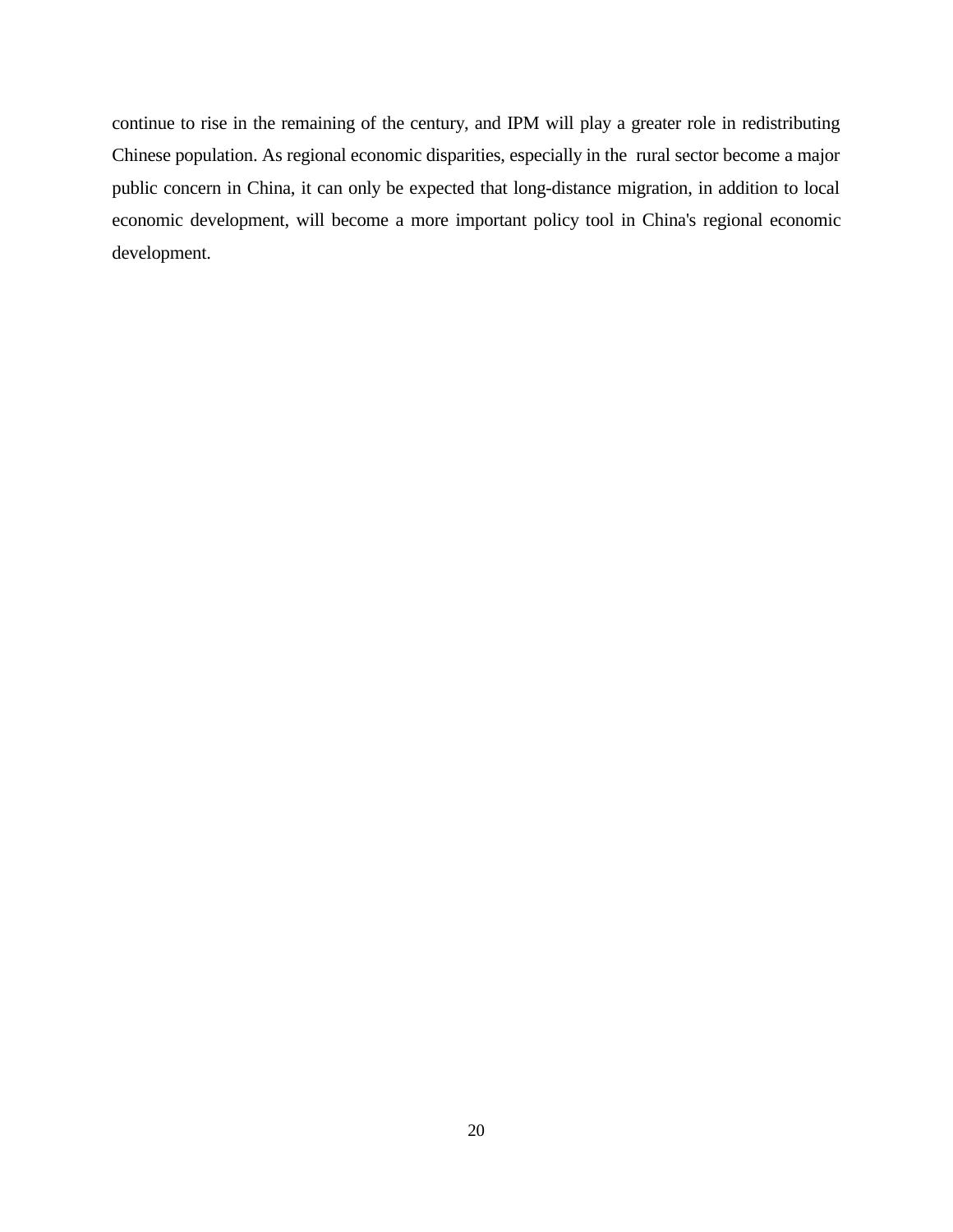### **Literature cited:**

- Bernstein, Thomas P., 1977. Up to the Mountains and Down to the Villages, New Haven: Yale University Press.
- Chinese Academy of Social Sciences (CASS), 1988. Migration of 74 Cities & Towns: Sampling Survey Data (1986), Beijing: Zhongguo renkou kexue bianjibu.
- Chan, June S.H., 1996. "Internal Population Mobility and Government Policies in Post-Mao China," Unpublished M.Phil thesis in preparation, University of Hong Kong.
- Chan, Kam Wing, 1988. "Rural-Urban Migration in China, 1950-1982: Estimates and Analysis", Urban Geography, 9(1): 53-84.
- Chan, Kam Wing, 1994a. "Urbanization and Rural-urban Migration in China since 1982: A New Baseline," Modern China, 20(2), pp.243-281.
- Chan, Kam Wing, 1994b. Cities with Invisible Walls: Reinterpreting Urbanization in Post-1949 China, Hong Kong: Oxford University Press.
- Chan, Kam Wing, 1996a. "Post-Mao China: A Two-class Urban Society in the Making," International Journal of Urban and Regional Research, 20(1), pp.134-150.
- Chan, Kam Wing, 1996b. "Internal Migration and Policy Issues in the PRC," A Report for the Asian Development Bank.
- Chan, Kam Wing and Kai Yuen Tsui 1992. "Agricultural" and "Non-agricultural" Population Statistics of the People's Republic of China: Definitions, Findings and Comparisons, University of Hong Kong, Department of Geography and Geology, Occasional Paper No.1.
- Cheng, Chaoze, 1991. "Internal Migration in Mainland China: The Impact of Government Policies," Issues and Studies, 24(8), pp.47-70.
- Cheng, Tiejun and Mark Selden, 1994. "The Origins and Social Consequences of China's Hukou System," The China Quarterly, 139, pp.644-668.
- Christiansen, Flemming, 1990. "Social Division and Peasant Mobility in Mainland China: the Implications of Hu-k'ou System," Issues and Studies, 26(4), pp.78-91.
- Clark, W.A.V. 1986. Human Migration, Beverly Hills: Sage Publications.
- Coale, Ansley J., 1984. Rapid Population Change in China, 1952-1982, Washington, D.C.: National Academy Press.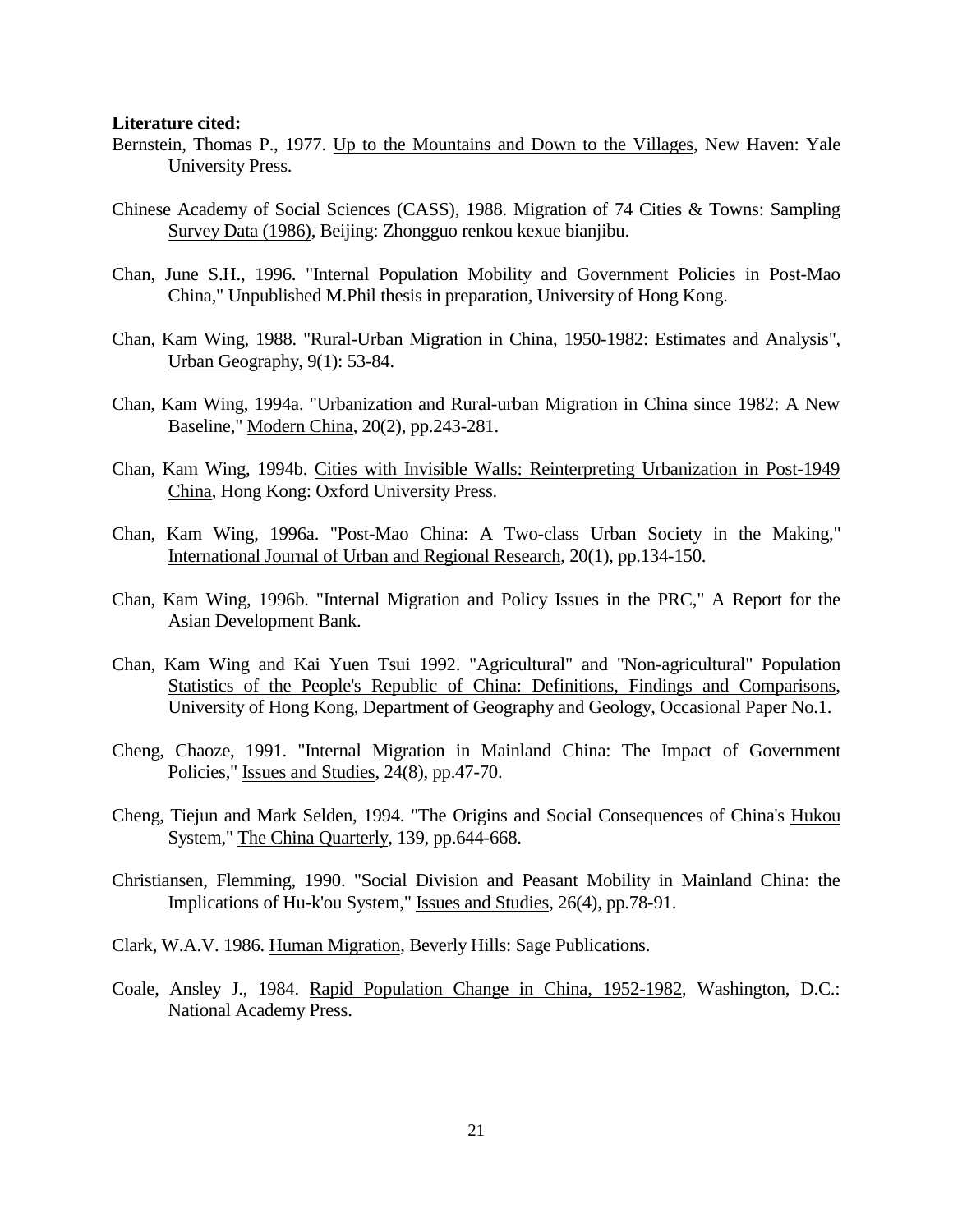Compton, Paul 1976. "Migration in Eastern Europe," in Salt, John and Hugh Clout (eds) Migration in Post-War Europe, London: Oxford University Press.

Constitution of the PRC, 1954. Hong Kong: H.K.U. Students' Union.

- Daroczi, Eta, 1989. "Spatial Variations in Migration Dynamics in Hungary," in L.S. Bourne et al (eds) The Changing Geography of Urban Systems, Universidad de Navarra, pp.251-262.
- Fallenbuchl, Zbigniew M., 1970. "The Communist Pattern of Industrialization," Soviet Studies, 21, pp.458-484.
- Fallenbuchl, Zbigniew M. 1977. "Internal Migration and Economic Development Under Socialism: The Case of Poland," in Brown, Alan and Egon Neuberger (eds) Internal Migration: A Comparative Perspective, New York: Academic Press, pp.305-327.
- Fan, C. Cindy, 1996. "Economic Opportunities and Internal Migration: A Case Study of Guangdong Province, China," Professional Geographer, 48(1), pp.28-45.
- Goldstein, Sidney, 1990. "Urbanization in China, 1982-87," Population and Development Review, 16(4), pp.673-701.
- Goldstein, Sidney and Alice Goldstein, 1991. "Permanent and Temporary Migration Differentials in China," Papers of the East-West Population Institute, 117.
- Goldstein, Sidney and Alice Goldstein, 1993. "Census and Surveys as Sources of Information on Permanent and Temporary Migration in China," Brown University, PSTC Working Paper Series 93-02.
- Gu, Shengzu, 1991. Feinonghua yu chengzhenhua yanjiu (Research on Non-agriculturalization and Urbanization), Hangzhou: Zhejiang renmin chubanshe.
- Li, Mengbai and Hu, Xin 1991. Liudong renkou dui dachengshi fazhan de yingxiang ji duce (The Impacts of Floating Population on Large Cities and Policy Measures), Beijing: Jingji ribao chubanshe.
- Liu, Alan, 1991. "Economic Reform, Mobility Strategies, and National Integration in China," Asian Survey, 31(5), pp.393-408.
- Long, Larry, 1988. Migration and Residential Mobility in the United States, New York: Russell Sage Foundation.
- Ma, Laurence J.C. 1995. "Socialist Migration: The Case of Mainland China," Proceedings of the International Conference on the Population of Mainland China and Taiwan, Taipei: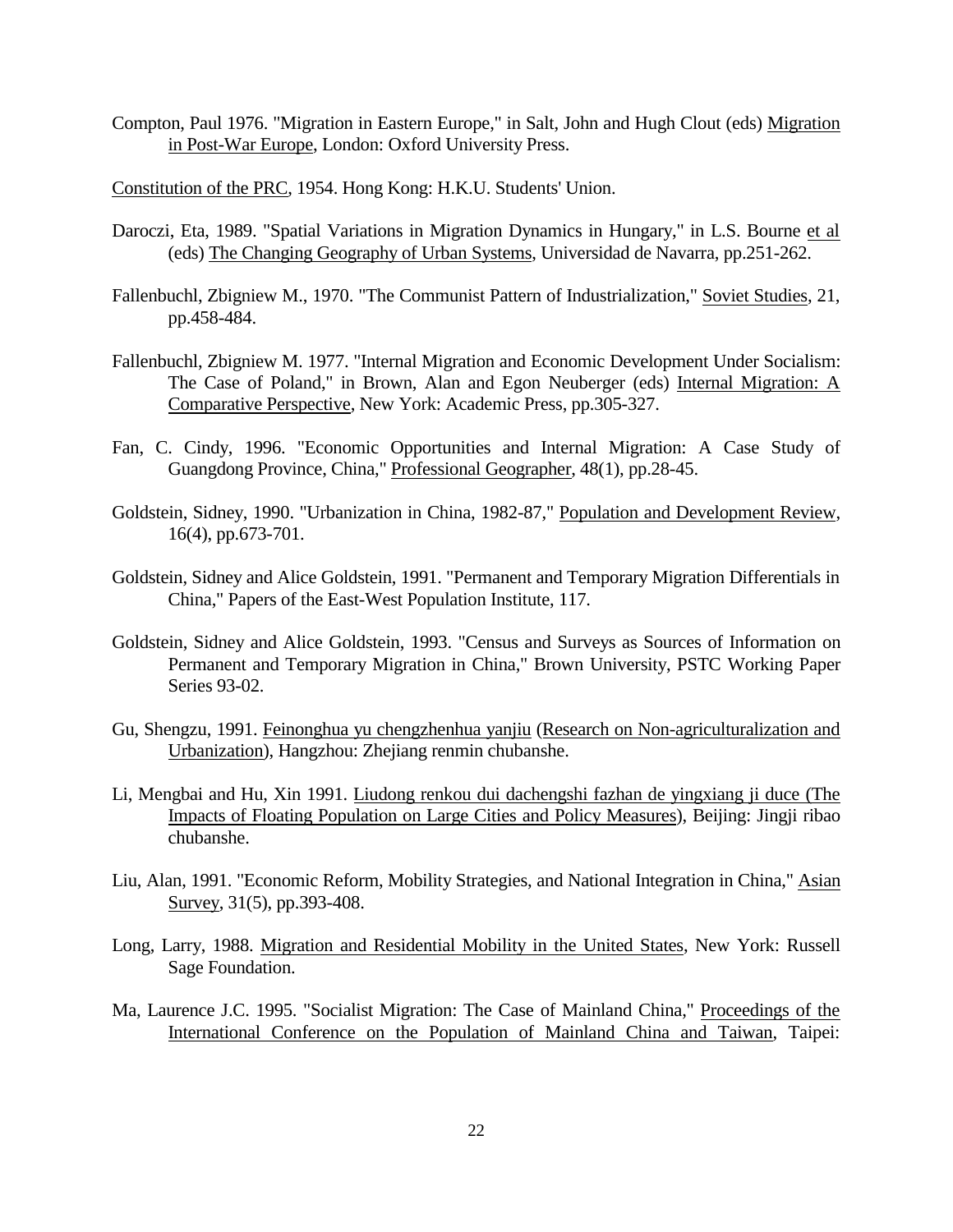Population Research Center, National Taiwan University, pp.111-126.

- Ma, Xia, 1987. "Sanshiduo nian lai woguo de guonei renkou qianyi ji jinhou de zhanwan" (Internal Migration in China in the Past Thirty Years and its Future Prospects), Jingji yu renkou (Population and Economy), No.2, pp. 3-9. (English translation in Chinese Geography and Environment, 1988, 1(2), pp.67-82.)
- Mallee, Hein, 1988. "Rural-urban Migration Control in the People's Republic of China: Effects of the Recent Reform," China Information, 11(4), pp.12-22.
- Neuberger, Egon, 1977. "Internal Migration: A Comparative Systemic view," in Brown, Alan and Egon Neuberger (eds) Internal Migration: A Comparative Perspective, New York: Academic Press, pp.463-479.
- Newsweek, 1995. April 3 (article by Melinda Liu).
- Oshima, Kazutsugu 1990. "The Present Condition of Inter-Regional Movements of the Labor Force in Rural Jiangsu Province, China," The Developing Economies, 28(2), pp.202-220.
- Ravenstein, E.G. 1885. "The Laws of Migration," Journal of the Statistical Society, 52, pp.241-301.
- Shi, Fang 1990. Zhongguo renkou qianyi shigao (A History of Migration in China), Heilongjiang renmin chubanshe.
- Shen, Yimin and Chengzhu Tong, 1992. Zhongguo Renkou Qianyi (Population Migration in China), Beijing: Zhongguo tongji chubanshe.
- Skeldon, Ronald, 1990. Population Mobility in Developing Countries, London: Belhaven Press.
- Solinger, Dorothy, 1995. "The Floating Population in the Cities: Chances for Assimilation?" in D. Davis et al (eds.) Urban Spaces: Autonomy and Community in Contemporary China, Cambridge: Cambridge University Press.
- South China Morning Post (SCMP) 1996. International Weekly, March 2, 1996, p.1.
- State Council and SSB, 1993. Tabulation on the 1990 Population Census of the People's Republic of China, Vol.4, Beijing: China Statistical Publishing House.
- State Statistical Bureau (SSB), 1988. Tabulations of China 1% Population Sample Survey (National Volume), Beijing: Zhongguo tongji chubanshe.
- SSB and Ministry of Public Security, 1988. A Collection of Population Statistical Data of the People's Republic of China, Beijing: Zhongguo caijing chubanshe.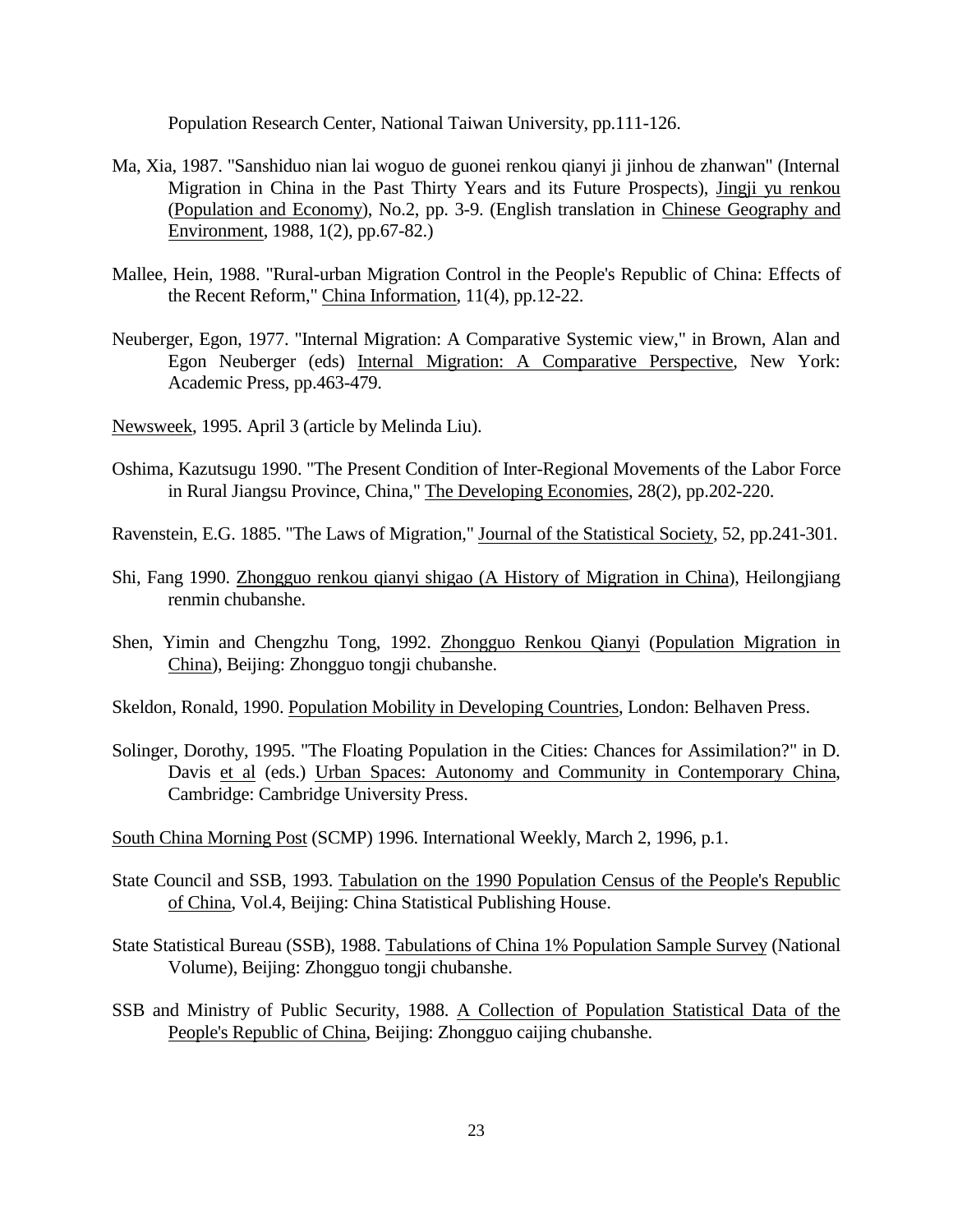- Taubmann, W. 1991. "Spatial Mobility and Social-economic Development in the People's Republic of China Since the Beginning of the 1980s," (in German) Die Erde, 122, pp.161-178.
- Tayor, Jeffery and Judith Banister, 1991. "Surplus Rural Labor in the People's Republic of China," in Gregory Veeck (ed.) The Uneven Landscape: Geographical Studies in Post-Reform China, pp.87-120.
- Tin, Fang and Lin, Fatang, 1986. Zhongguo renkou qianyi (Migration in China), Beijing: Zhishe chubanshe.
- U.S. Bureau of the Census, 1991. Geographical Mobility: March 1987 to March 1990, Current Population Reports, Series P-20, No.456, (Washington, D.C.: U.S. Government Printing Office).
- Yang, Yunyan, 1989. Dandai Zhongguo renkou qianyi yanjiu (Migration in Contemporary China), Unpublished Ph.D dissertation, East China Normal University.
- Yang Yunyan, 1994. Zhongguo renkou qianyi yu fazhan de changqi zhanlue (Internal Migration and Long-term Development Strategy of China), Wuhan: Wuhan chubanshe.
- Yang Yunyan and Chan, Kam Wing, 1993. "Zhongguo renkou shengji qianyi de zhiliao yu cesuan" (Inter-provincial Migration in China: Statistics and Estimates), Zhongguo renkou kexue (Population Science of China), No.35, (1993), pp.37-41.
- Wei, Jingsheng, 1991. "Inter-provincial Migration in China in the 1980s," Zhongguo renkou nianjian 1990 (Population Yearbook of China 1990), pp.110-121.
- Zelinsky, W. 1971. "The Hypothesis of Mobility Transition," Geographical Review, 61, pp.219- 249.
- Zhang, Kaimin, 1989. Shanghai renkou qianyi yanjiu (Research on Migration in Shanghai), Shanghai: Shanghai shehui kexue chubanshe.
- Zhang, Shanyu, 1990. "Great Changes in the Inter-provincial Migration in China," Renkou yanjiu (Population Research), 1, pp.2-8.
- Zhang, Xiaohui, 1995. "1994: An Empirical Description of the Inter-regional Flows of Rural Labor," Zhanlue yu guanli (Strategy and Management), No.6, pp.26-34.

Zhongguo renkou (Population of China) series, various years, published by Zhongguo caizheng jingji chubanshe.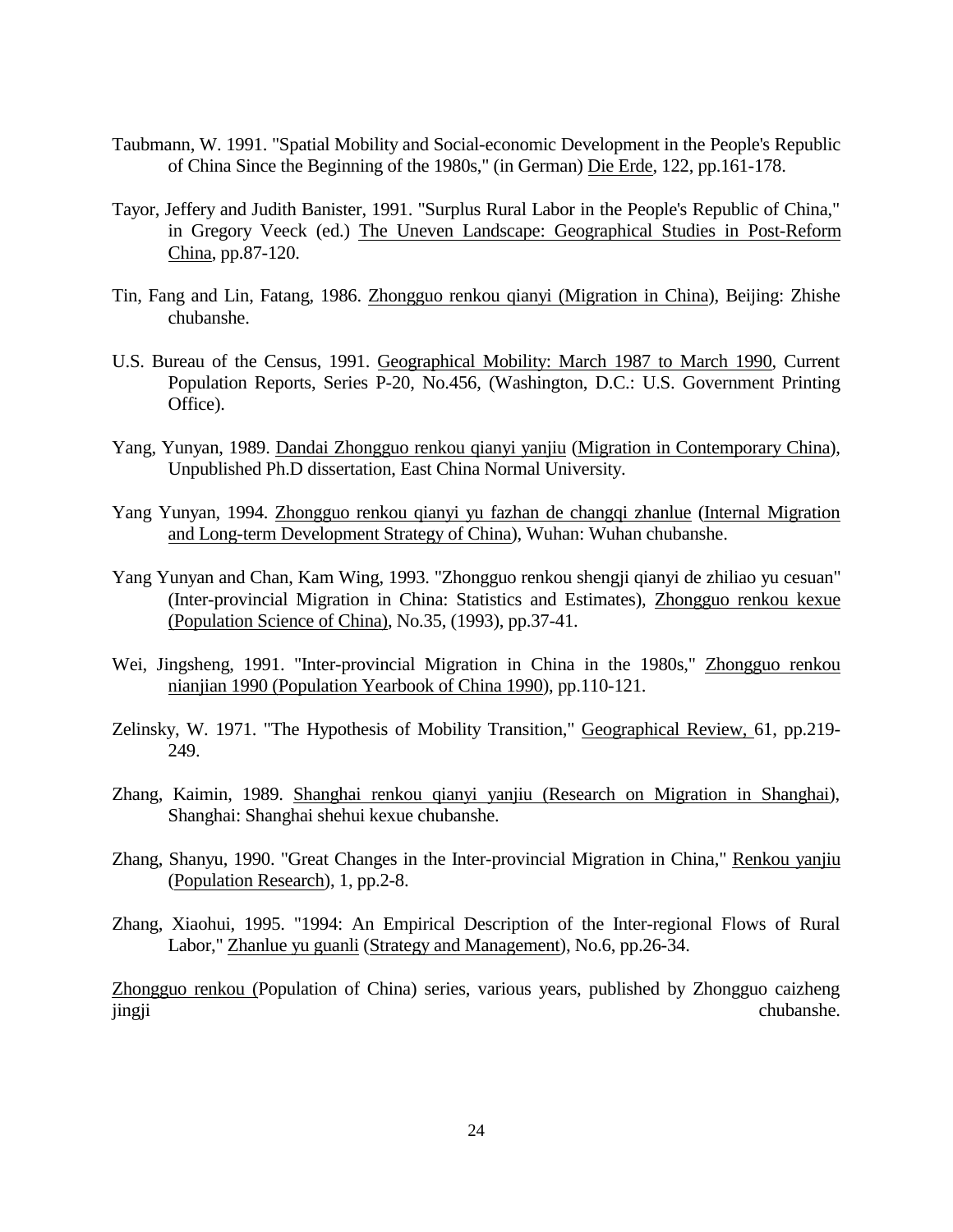|                                                                                                                                                                                                                                                                              | Based on                                                                                                                                                                                                   | Unadjusted figures<br>Hukou Registrations                                                                                                                                               |                                                                                                                                                                                                                   | Derived from<br>Adjusted Survival<br>Ratios                                                                                                                                                                  |  |  |
|------------------------------------------------------------------------------------------------------------------------------------------------------------------------------------------------------------------------------------------------------------------------------|------------------------------------------------------------------------------------------------------------------------------------------------------------------------------------------------------------|-----------------------------------------------------------------------------------------------------------------------------------------------------------------------------------------|-------------------------------------------------------------------------------------------------------------------------------------------------------------------------------------------------------------------|--------------------------------------------------------------------------------------------------------------------------------------------------------------------------------------------------------------|--|--|
|                                                                                                                                                                                                                                                                              | 1953-64                                                                                                                                                                                                    | 1964-82                                                                                                                                                                                 | 1953-64                                                                                                                                                                                                           | $1964 - 82$                                                                                                                                                                                                  |  |  |
|                                                                                                                                                                                                                                                                              | 1                                                                                                                                                                                                          | 2                                                                                                                                                                                       | 3                                                                                                                                                                                                                 | 4                                                                                                                                                                                                            |  |  |
| Beijing<br>Tianjin<br>Hebei<br>Shanxi<br>Nei Mongol<br>Liaoning<br>Jilin<br>Heilongjiang<br>Shanghai<br>Jiangsu<br>Zhejiang<br>Anhui<br>Fujian<br>Jiangxi<br>Shandong<br>Henan<br>Hubei<br>Hunan<br>Guangdong<br>Guangxi<br>Sichuan<br>Guizhou<br>Yunnan<br>Tibet<br>Shaanxi | 639<br>225<br>546<br>701<br>2154<br>214<br>814<br>2800<br>$-1005$<br>$-37$<br>$-140$<br>$-123$<br>550<br>517<br>$-2424$<br>$-158$<br>23<br>$-551$<br>$-162$<br>$-154$<br>15<br>$-210$<br>179<br>NA<br>1091 | 24<br>285<br>833<br>529<br>67<br>$-686$<br>$-152$<br>1851<br>$-450$<br>658<br>359<br>1515<br>196<br>1307<br>$-950$<br>1013<br>856<br>507<br>549<br>835<br>565<br>543<br>783<br>9<br>248 | 751<br>332<br>330<br>627<br>1932<br>$-759$<br>390<br>3566<br>$-1087$<br>$-530$<br>$-744$<br>$-3808$<br>170<br>600<br>-1948<br>$-1777$<br>89<br>$-1499$<br>$-735$<br>362<br>$-1780$<br>286<br>624<br>$-23$<br>1144 | 123<br>66<br>621<br>302<br>791<br>$-1129$<br>$-236$<br>1803<br>$-378$<br>$-237$<br>$-205$<br>1065<br>$-493$<br>365<br>$-2163$<br>638<br>1049<br>225<br>$-581$<br>375<br>$-4287$<br>420<br>1101<br>242<br>362 |  |  |
| Gansu<br>Oinghai<br>Ningxia<br>Xinjiang                                                                                                                                                                                                                                      | 262<br>306<br>205<br>1258                                                                                                                                                                                  | -6<br>247<br>217<br>1282                                                                                                                                                                | -113<br>211<br>140<br>1461                                                                                                                                                                                        | 127<br>218<br>135<br>1071                                                                                                                                                                                    |  |  |
| Total                                                                                                                                                                                                                                                                        | 7534                                                                                                                                                                                                       | 13033                                                                                                                                                                                   | -1788                                                                                                                                                                                                             | 1390                                                                                                                                                                                                         |  |  |

Table 1 Net Inter-provincial Migration (in 1000)

Source: see explanations in text.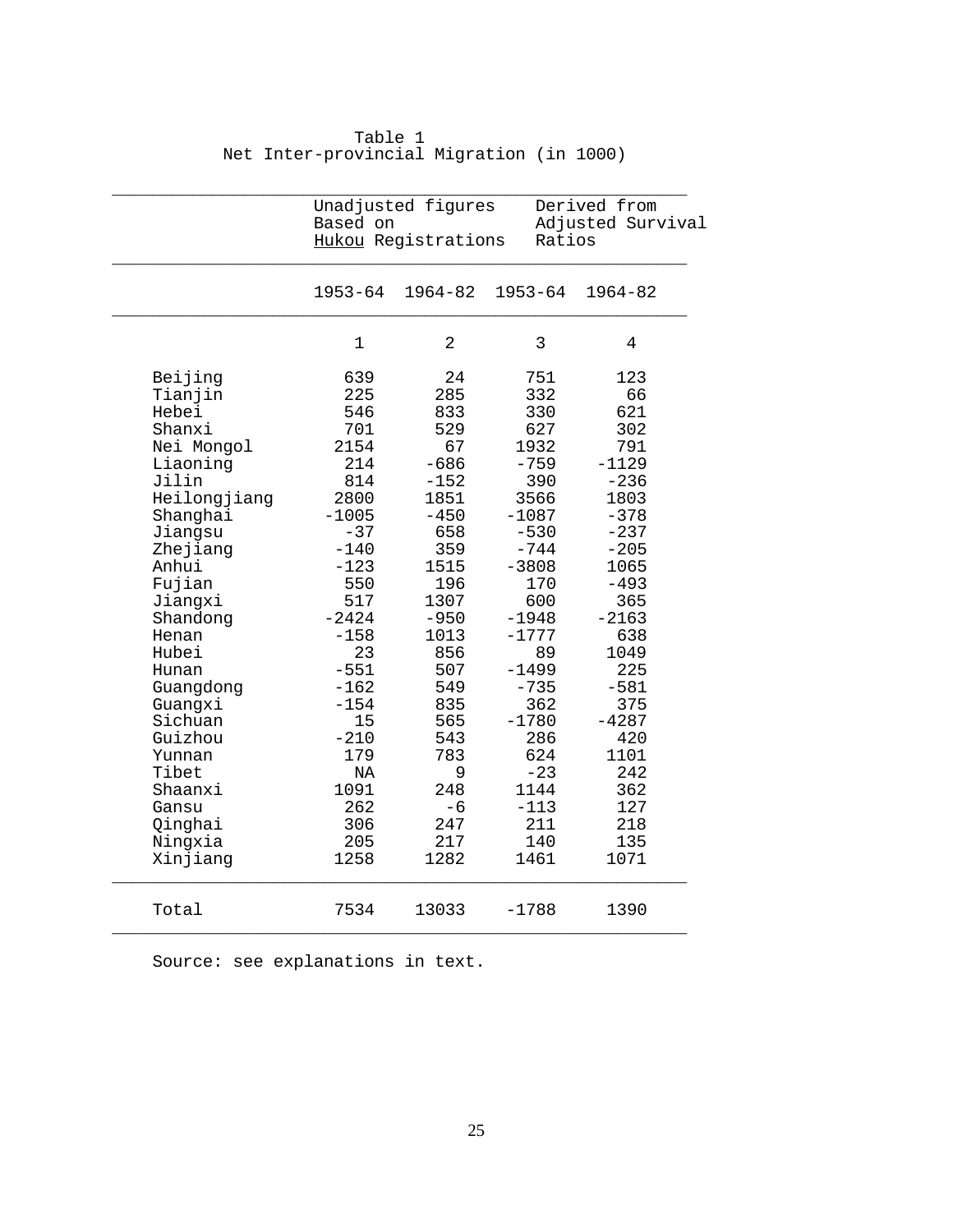### Table 2

| Province    | $55 - 57$ | $58 - 60$ | $61 - 62$ | $63 - 65$ | $66 - 70$ | $71 - 76$ | $77 - 79$      | $80 - 82$ |
|-------------|-----------|-----------|-----------|-----------|-----------|-----------|----------------|-----------|
| Beijing     | 193       | 757       | $-284$    | 40        | $-598$    | 198       | 247            | 102       |
| Tianjin     | $-3$      | <b>NA</b> | <b>NA</b> | <b>NA</b> | $-315$    | 209       | 179            | 63        |
| Hebei       | $-108$    | $-360$    | 541       | $-490$    | 341       | 231       | 35             | 122       |
| Shanxi      | 172       | 280       | 86        | 290       | 230       | 28        | $-29$          | 18        |
| Nei Mongol  | 737       | 1743      | $-381$    | 242       | $-54$     | 218       | 34             | $-2$      |
| Liaoning    | $-20$     | $-446$    | $-274$    | 128       | $-590$    | $-633$    | NA             | 54        |
| Jilin       | $-321$    | 497       | 372       | 277       | 88        | $-95$     | $-105$         | $-109$    |
| Helongjiang | 904       | 2032      | 237       | 624       | 571       | 1502      | 449            | $-294$    |
| Shanghai    | $-561$    | $-843$    | $-161$    | $-83$     | $-685$    | $-224$    | 321            | 89        |
| Jiangsu     | $-363$    | $-6$      | 229       | $-156$    | $-68$     | $-151$    | 92             | $-37$     |
| Zhejiang    | $-356$    | $-395$    | 17        | 254       | $-65$     | $-16$     | $-43$          | $-118$    |
| Anhui       | $-101$    | $-1341$   | $-652$    | $-1714$   | 450       | 170       | 336            | 387       |
| Fujian      | $-155$    | 408       | 103       | $-381$    | $-7$      | $-390$    | $-130$         | $-174$    |
| Jianqxi     | 195       | 524       | $-48$     | $-43$     | 411       | 6         | $-127$         | $-10$     |
| Shandong    | $-363$    | $-2498$   | 1843      | $-841$    | $-157$    | $-1064$   | $-521$         | 49        |
| Henan       | $-568$    | $-241$    | $-11$     | $-874$    | $-157$    | 411       | 305            | 233       |
| Hubei       | 339       | $-102$    | $-234$    | $-45$     | 765       | 151       | 46             | 82        |
| Hunan       | $-99$     | $-964$    | 22        | $-91$     | 89        | 170       | $-163$         | $-144$    |
| Guangdong   | $-770$    | 442       | 174       | $-30$     | $-177$    | $-98$     | $-263$         | $-168$    |
| Guanqxi     | 105       | $-10$     | 381       | 208       | 292       | 11        | $-48$          | 68        |
| Sichuan     | 11        | $-1790$   | $-916$    | 843       | $-2754$   | $-1050$   | $-299$         | $-248$    |
| Guizhou     | 231       | 14        | $-34$     | 353       | 457       | $-275$    | $-54$          | 77        |
| Yunnan      | $-38$     | $-15$     | 205       | 545       | 588       | 253       | $-72$          | 74        |
| Xizhang     | NA        | $-145$    | 84        | 144       | 36        | 118       | 24             | $-39$     |
| Shaanxi     | 314       | 400       | 68        | 211       | 527       | 5         | $-109$         | $-102$    |
| Gansu       | 318       | 230       | $-468$    | 45        | 15        | $-2$      | $-67$          | 41        |
| Oinhai      | 157       | 493       | $-464$    | 38        | 80        | 75        | 17             | 8         |
| Ningxia     | NA        | 198       | $-231$    | 68        | 149       | 23        | $-118$         | 19        |
| Xinjiang    | 242       | 1133      | $-209$    | 433       | 541       | 193       | 62             | $-39$     |
| Total       | 92        | $-5$      | $-5$      | $-5$      | 3         | $-26$     | $\overline{a}$ | 2         |

# Estimates of Net Inter-provincial Migration, 1955-82 (in 1000s)

Sources: Estimates by the authors.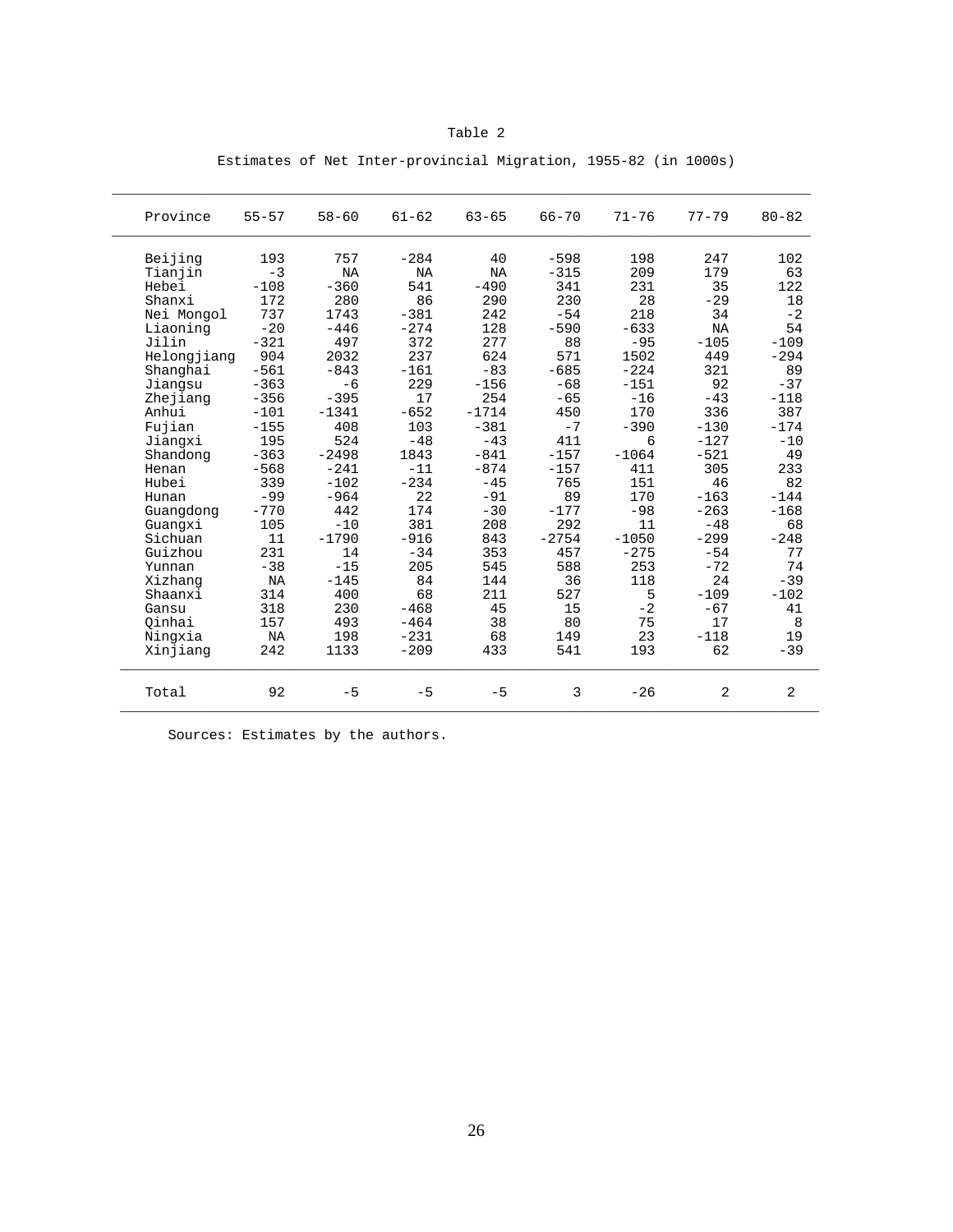#### Table 3

#### Inter-provincial Migration in the 1980s (in 1000s) Age 5 and Above

|                   | $1982 - 87$        |                       |       |          |         | 1985-90 |                                                                          |            |  |  |
|-------------------|--------------------|-----------------------|-------|----------|---------|---------|--------------------------------------------------------------------------|------------|--|--|
| Province          | In                 | Out                   | Gross | Net      | In      | Out     | Gross                                                                    | Net        |  |  |
| Beijing           | 321.3              | 98.6                  | 419.9 | 222.7    | 672.7   | 132.1   | 804.8                                                                    | 540.5      |  |  |
| Tianjin           | 131.9              | 46.8                  | 178.7 | 85.1     | 244.6   | 72.2    | 316.8                                                                    | 172.4      |  |  |
| Hebei             | 593.5              | 372.8                 | 966.3 | 220.7    | 520.4   | 645.7   | 1166.1                                                                   | $-125.3$   |  |  |
| Shanxi            | 164.5              | 181.2                 | 345.7 | $-16.7$  | 307.0   | 218.5   | 525.5                                                                    | 88.6       |  |  |
| Neimeng           | 167.5              | 204.5                 | 372.0 | $-37.0$  | 254.3   | 303.1   | 557.4                                                                    | $-48.8$    |  |  |
| Liaoning          | 313.4              | 230.6                 | 544.0 | 82.8     | 541.4   | 295.0   | 836.4                                                                    | 246.4      |  |  |
| Jilin             | 168.8              | 239.0                 | 407.8 | $-70.2$  | 237.3   | 355.5   | 592.8                                                                    | $-118.2$   |  |  |
| Helongjiang 191.3 |                    | 449.9                 | 641.2 | $-258.6$ | 367.4   | 607.5   | 974.9                                                                    | $-240.1$   |  |  |
| Shanghai          | 371.9              | 81.9                  | 453.8 | 290.0    | 665.5   | 132.6   | 798.1                                                                    | 533.0      |  |  |
| Jiangsu           | 474.5              | 320.6                 | 795.1 | 153.9    | 791.1   | 620.5   | 1411.6                                                                   | 170.6      |  |  |
| Zhejiang          | 122.1              | 237.1                 | 359.2 | $-115.0$ | 335.9   | 632.3   | 968.2                                                                    | $-296.4$   |  |  |
| Anhui             | 164.5              | 250.8                 | 415.3 | $-86.3$  | 337.8   | 533.4   | 871.2                                                                    | $-195.6$   |  |  |
| Fujian            | 87.8               | 107.8                 | 195.6 | $-20.0$  | 251.0   | 238.4   | 489.4                                                                    | 12.7       |  |  |
| Jiangxi           | 101.3              | 144.4                 | 245.7 | $-43.1$  | 224.9   | 293.8   | 518.6                                                                    | $-68.9$    |  |  |
| Shandong          | 544.2              | 339.0                 | 883.2 | 205.2    | 609.4   | 534.8   | 1144.3                                                                   | 74.6       |  |  |
| Henan             | 263.4              | 315.3                 | 578.7 | $-51.9$  | 477.8   | 589.6   | 1067.5                                                                   | $-111.8$   |  |  |
| Hubei             | 273.9              | 223.3                 | 497.2 | 50.6     | 431.1   | 346.3   | 777.4                                                                    | 84.8       |  |  |
| Hunan             | 216.4              | 377.1                 | 593.5 | $-160.7$ | 271.8   | 528.6   | 800.4                                                                    | $-256.8$   |  |  |
| Guangdong         | 297.2              | 153.7                 | 450.9 | 143.5    | 1257.5  | 250.5   | 1508.0                                                                   | 1007.0     |  |  |
| Guanqxi           | 58.4               | 213.1                 | 271.5 | $-154.7$ | 142.5   | 588.9   | 731.4                                                                    | $-446.4$   |  |  |
| Hainan            |                    |                       |       |          | 150.1   | 106.0   | 256.1                                                                    | 44.1       |  |  |
| Sichuan           | 386.7              | 471.8                 | 858.5 | $-85.1$  | 469.9   | 1316.0  | 1785.9                                                                   | $-846.2$   |  |  |
| Guizhou           | 114.4              | 122.5                 | 236.9 | $-8.1$   | 190.4   | 312.8   | 503.2                                                                    | $-122.4$   |  |  |
| Yunnan            | 95.1               | 183.0                 | 278.1 | $-87.9$  | 250.3   | 277.4   | 527.7                                                                    | $-27.2$    |  |  |
| Tibet             |                    | 35.0                  | 35.0  | $-35.0$  |         | 54.6    | 54.6                                                                     | $-54.6$    |  |  |
| Shaanxi           | 224.7              | 284.0                 | 508.7 | $-59.3$  | 314.6   | 362.3   | 676.9                                                                    | $-47.8$    |  |  |
| Gansu             | 93.3               | 189.9                 | 283.2 | $-96.6$  | 199.2   | 280.7   | 479.9                                                                    | $-81.5$    |  |  |
| Qinghai           | 28.5               | 101.0                 | 129.5 | $-72.5$  | 115.8   | 102.1   | 218                                                                      | 13.7       |  |  |
| Ningxia           | 91.0               | 50.0                  | 141.0 | 41.0     | 91.9    | 56.6    | 148.5                                                                    | 35.3       |  |  |
| Xinjiang          | 202.0              | 238.8                 | 440.8 | $-36.8$  | 341.7   | 277.4   | 619.1                                                                    | 64.3       |  |  |
| Total             | 6263.5             | 6263.5                | 12527 | 0        | 11065.4 | 11065.4 | 22130.7                                                                  | 0          |  |  |
| Notes:            | Gross = $In + Out$ |                       |       |          |         |         |                                                                          |            |  |  |
|                   |                    | province before 1988. |       |          |         |         | No information on in-migration was collected for Tibet. Hainan was not a |            |  |  |
| Sources:          | <b>SSB</b>         | $(1988)$ ;            |       | State    | Council | and     | <b>SSB</b>                                                               | $(1993)$ . |  |  |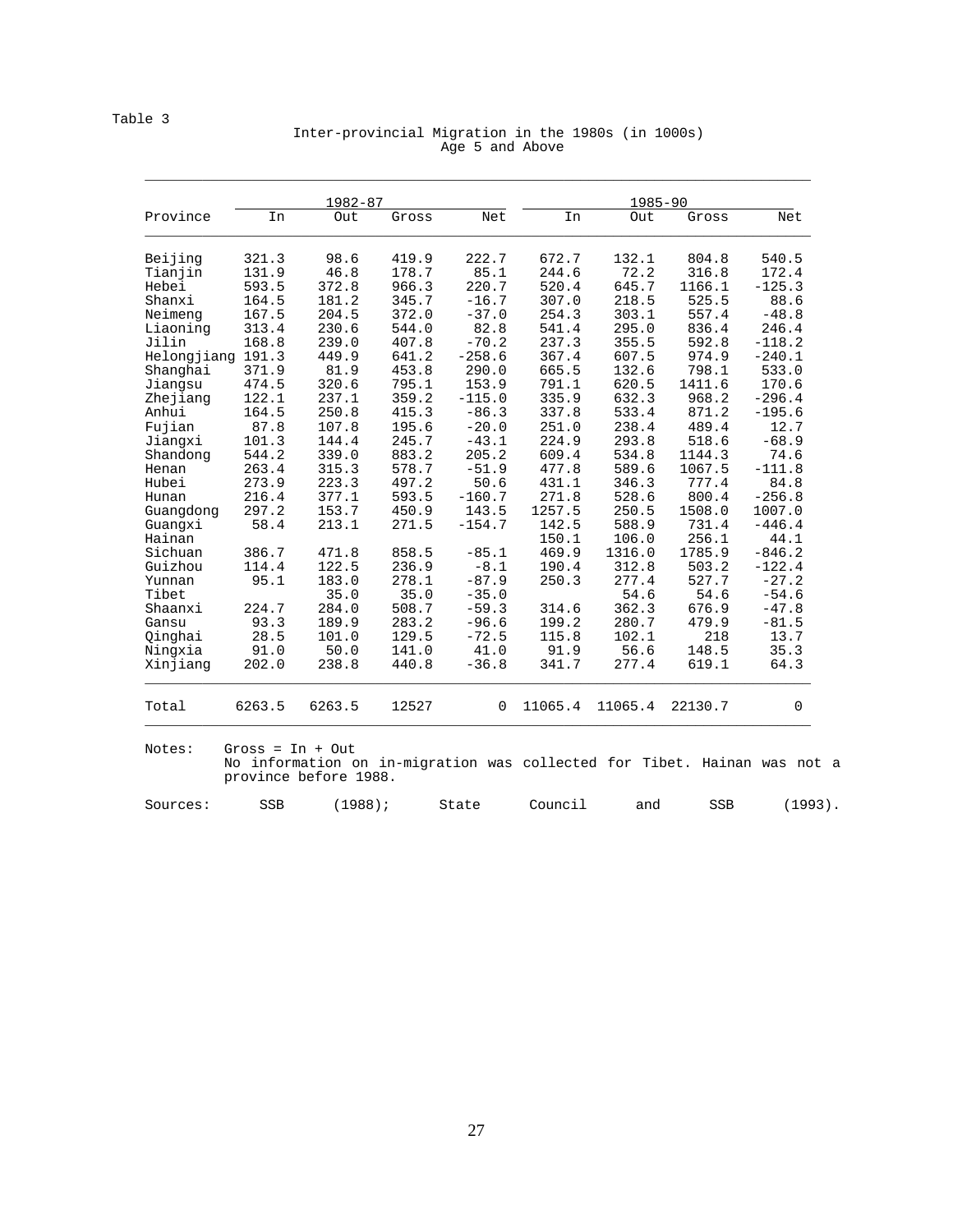|                                                      |         | Pre-reform Era                                  |  | Reform Era                             |           |                   |  |  |
|------------------------------------------------------|---------|-------------------------------------------------|--|----------------------------------------|-----------|-------------------|--|--|
| Period                                               | 1950-80 |                                                 |  | 1980-present                           |           |                   |  |  |
| Migration regime                                     |         | Soviet-type                                     |  | Market-oriented                        |           |                   |  |  |
| Driving force<br>differences                         |         | State economic development<br>programs          |  | Regional                               |           | economic          |  |  |
| Major types of migrants Hukou migrants<br>migrants   |         |                                                 |  | Both hukou and non-hukou               |           |                   |  |  |
| Migration rate                                       |         | High (1950-65) to<br>moderate (1966-80)         |  | Low (1980-85) to<br>moderate (1985-94) |           |                   |  |  |
| Directions of flows<br>regions                       |         | From coast to inland<br>(more developed regions |  | From inland to coast<br>(less          | developed |                   |  |  |
| regions)                                             |         | to less developed regions)                      |  |                                        |           | to more developed |  |  |
| Impact on population Deconcentrating<br>distribution |         |                                                 |  | Concentrating                          |           |                   |  |  |

\_\_\_\_\_\_\_\_\_\_\_\_\_\_\_\_\_\_\_\_\_\_\_\_\_\_\_\_\_\_\_\_\_\_\_\_\_\_\_\_\_\_\_\_\_\_\_\_\_\_\_\_\_\_\_\_\_\_\_\_\_\_\_\_\_\_\_\_\_\_\_\_\_\_\_\_\_\_\_

Table 4 Two Inter-provincial Migration Regimes

\_\_\_\_\_\_\_\_\_\_\_\_\_\_\_\_\_\_\_\_\_\_\_\_\_\_\_\_\_\_\_\_\_\_\_\_\_\_\_\_\_\_\_\_\_\_\_\_\_\_\_\_\_\_\_\_\_\_\_\_\_\_\_\_\_\_\_\_\_\_\_\_\_\_\_\_\_\_\_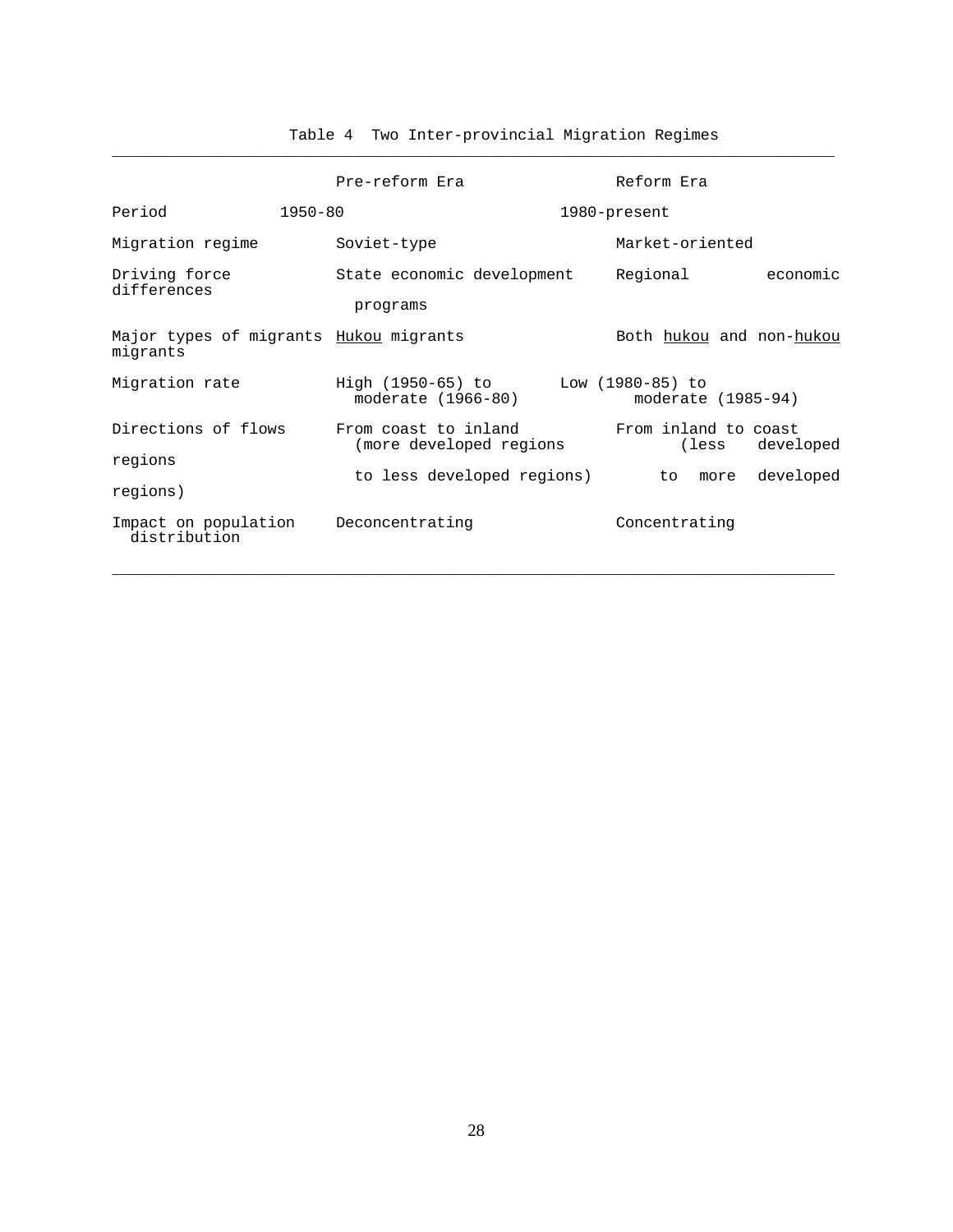

Figure 1. a) Net Inter-provincial Migration, 1955-65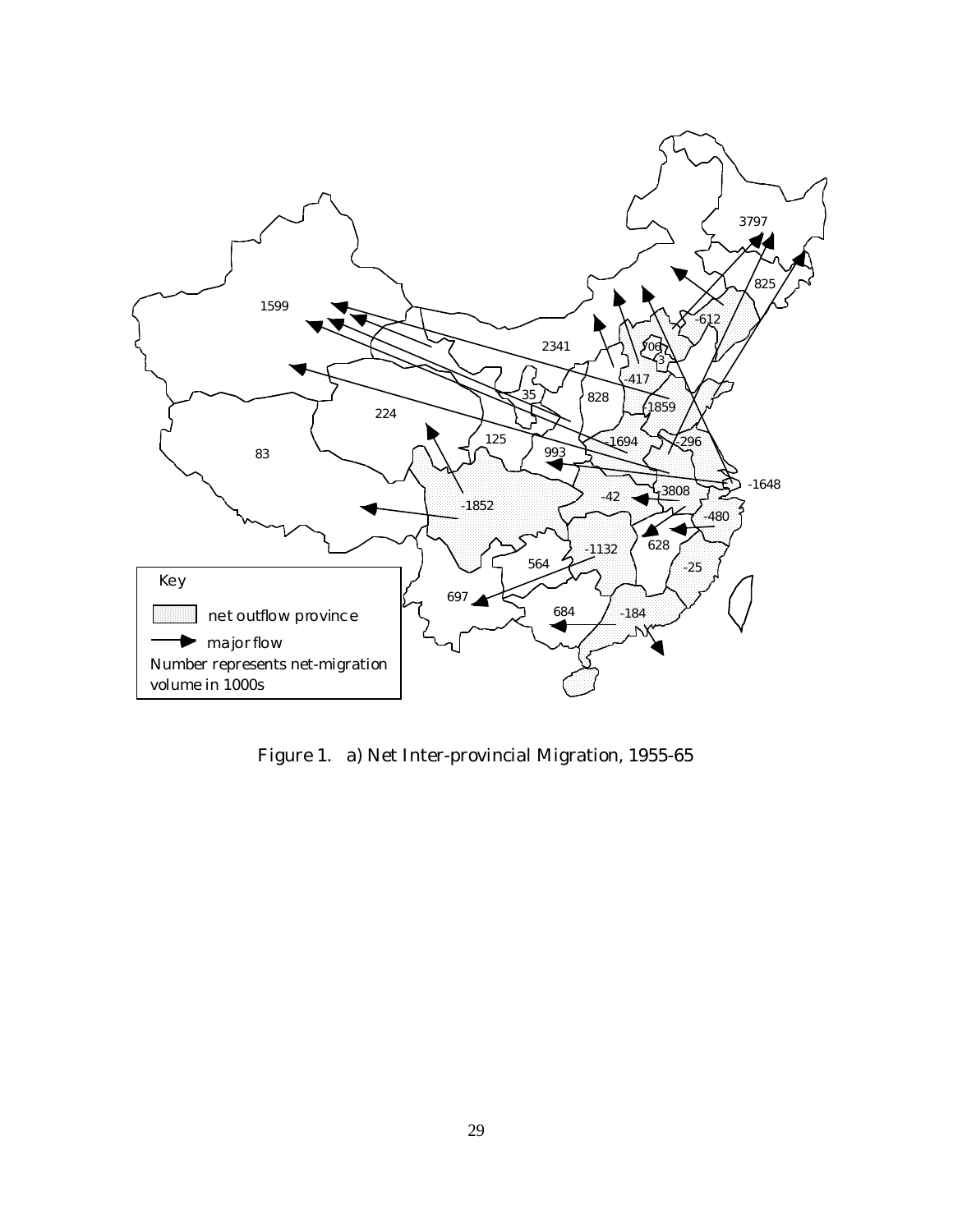

Figure 1. b) Net Inter-provincial Migration, 1966-76